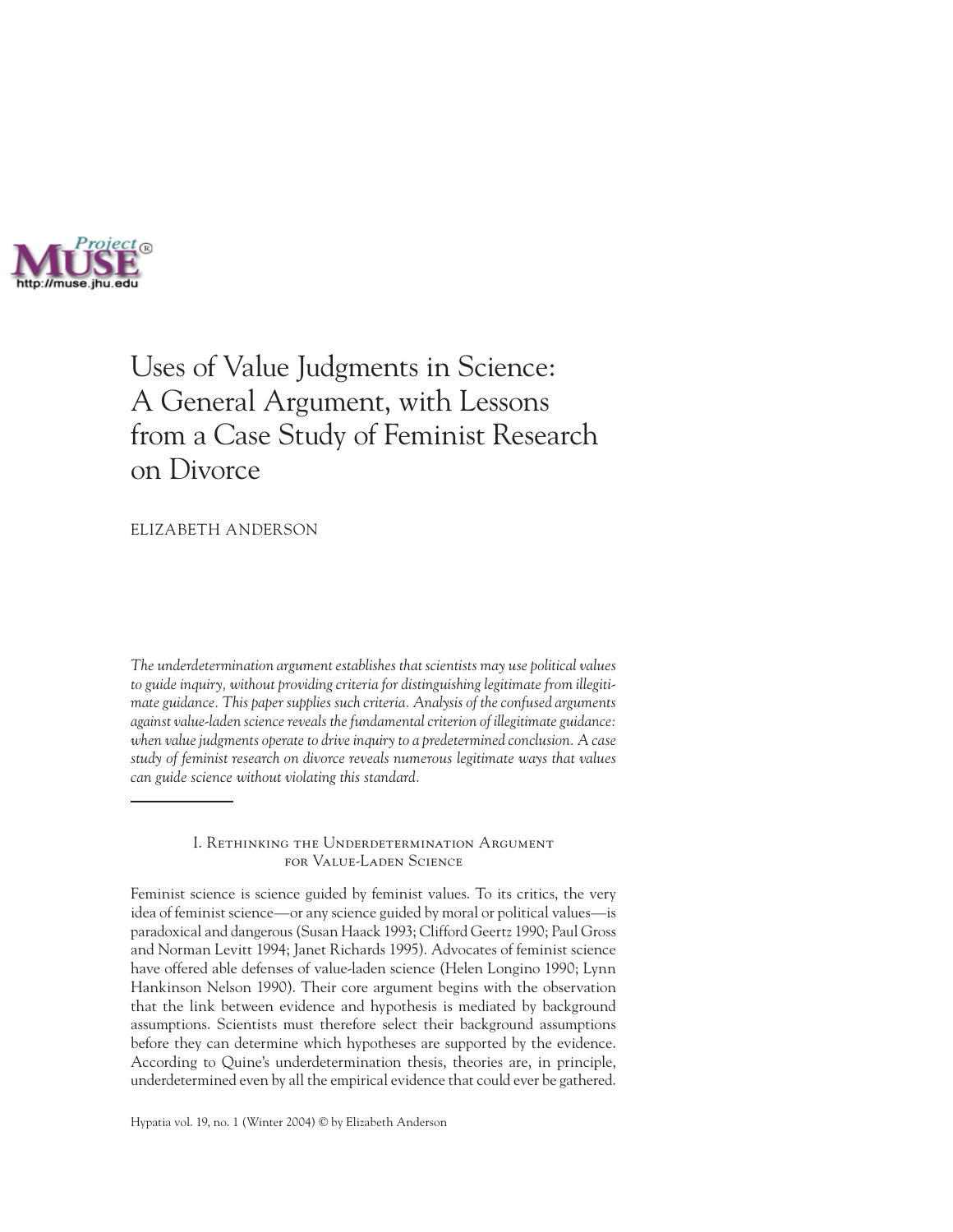So there is always room for choice in the selection of background assumptions. Since various background assumptions could be legitimately selected for any reason, no logical or methodological principles prevent scientists from choosing some on account of their congruence with their moral or political values. *A fortiori*, feminists are permitted to choose their background assumptions on account of their congruence with feminist values.

The underdetermination argument has served feminist scientists well. But the time has come to rethink the way it models the relations between values and hypotheses. As the argument stands, it does not help us evaluate the different ways that values might be deployed in inquiry. Yet surely some uses of values to select background assumptions are illegitimate. Feminists object to the deployment of sexist values to select background assumptions that insulate the theoretical underpinnings of patriarchy from refutation. Critics of feminist science similarly worry that feminists will use their values in ways that insulate feminist theories from refutation. We need criteria to distinguish legitimate from illegitimate ways of deploying values in science.

The underdetermination argument also assumes that all moral and political values are on a par with respect to their epistemic value. It's just a lucky break if some values are more congruent than others with what turn out to be the most epistemically fruitful background assumptions. To the extent that feminists are simply interested in making room for the legitimacy of feminist science, we should not demand more than this. No one should be persuaded by an argument that *immediately* infers, from the claimed normative superiority of particular moral and political values, their superiority as tools for generating scientific knowledge. Yet we might wonder whether some values are systematically more epistemically fruitful than others.

Finally, as stated, the underdetermination argument represents values as an exogenous influence on theory choice. Yet it would seem reasonable that if values can legitimately influence empirical theories, then empirical theories can legitimately influence our value judgments. Some feminist philosophers, notably Lynn Hankinson Nelson (1990, 248–54, 300–317), have stressed this possibility. On her model, factual and evaluative judgments are integrated into a unified web of belief. However, her commitment to Quinean holism, in which our factual and evaluative theories confront, as a body, the totality of the evidence, prevents her from modeling the specific ways that particular empirical observations can be used to support or undermine particular value judgments. This lack of specificity lends an air of hand waving to the underdetermination argument.

These deficiencies of the underdetemination argument can be traced to a common cause. Feminist philosophers of science have focused on analyzing science, while mostly taking value judgments for granted.<sup>1</sup> This undertheorization of value judgments has made it hard to identify precisely the concerns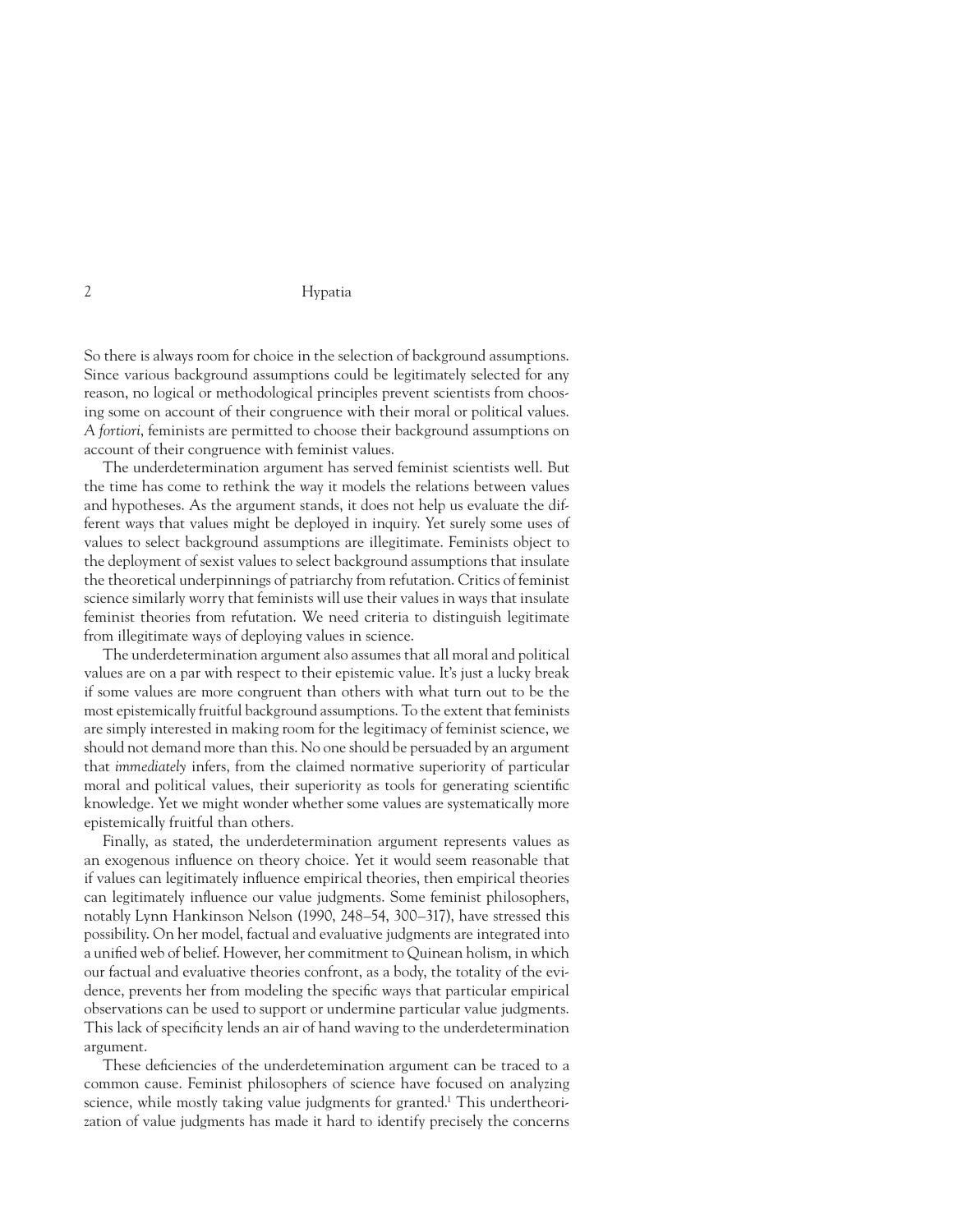of advocates of value-free science. It has impeded the development of criteria to distinguish legitimate from illegitimate uses of values in science. It has also made it difficult to model the knowledge-enhancing roles of value judgments in science. To make progress on these problems, we need to integrate moral philosophy and the philosophy of science.

I shall address these problems by focusing attention on value judgments and their epistemic character: on what facts count as evidence *for* value judgments, and what facts value judgments help us see. In the next section of this paper, I review the orthodox case for the claim that good science is value-free or neutral among moral and political values. I show that the orthodox case depends on the claim that value judgments are science-free—that is, that no empirical observations can count as evidence for a claim that something is good. In section three, I show that the real worry advocates of neutrality have about value judgments in science is what they take to be the *dogmatic* character of value judgments, which is derived from the supposition that value judgments are science-free. The worry is that if we allow value judgments to guide scientific practice, they will infect it with dogmatism, thereby rendering it blind to the evidence. I address this worry by arguing that we have evidence about the value of different states of affairs. One important source of evidence consists in the representations that ground our emotional responses to these states. If we condition our acceptance of value judgments on evidence, we will not hold our values dogmatically, and they can be integrated into scientific theorizing without making it dogmatic. In part four, I explore the bidirectional influences of factual and value judgments, identifying specific paths of legitimate and productive interaction, in an exemplary case of feminist research. Part five draws conclusions from this case study for the questions with which we began.

# II. The Orthodox Case for Value-Neutral Science

Let us distinguish two senses to the claim that science is value-free (Hugh Lacey 1999, 2–6):

1. *Neutrality:* Scientific theories do not a) presuppose or b) support any noncognitive (moral and political) intrinsic value judgments.

2. *Impartiality*: The only grounds for accepting a theory are its relations to the evidence and its manifestation of cognitive values. These grounds are impartial among rival noncognitive values.

According to impartiality, theories are to be assessed on the basis of their realization of cognitive values, such as empirical adequacy, consistency, scope, simplicity, and consonance with established theories (Thomas Kuhn 1977). How well a theory realizes these cognitive values can be assessed independently of one's moral and political values. It is a delicate matter to arrive at a sound formulation of the claim of impartiality. I shall assume for the purposes of this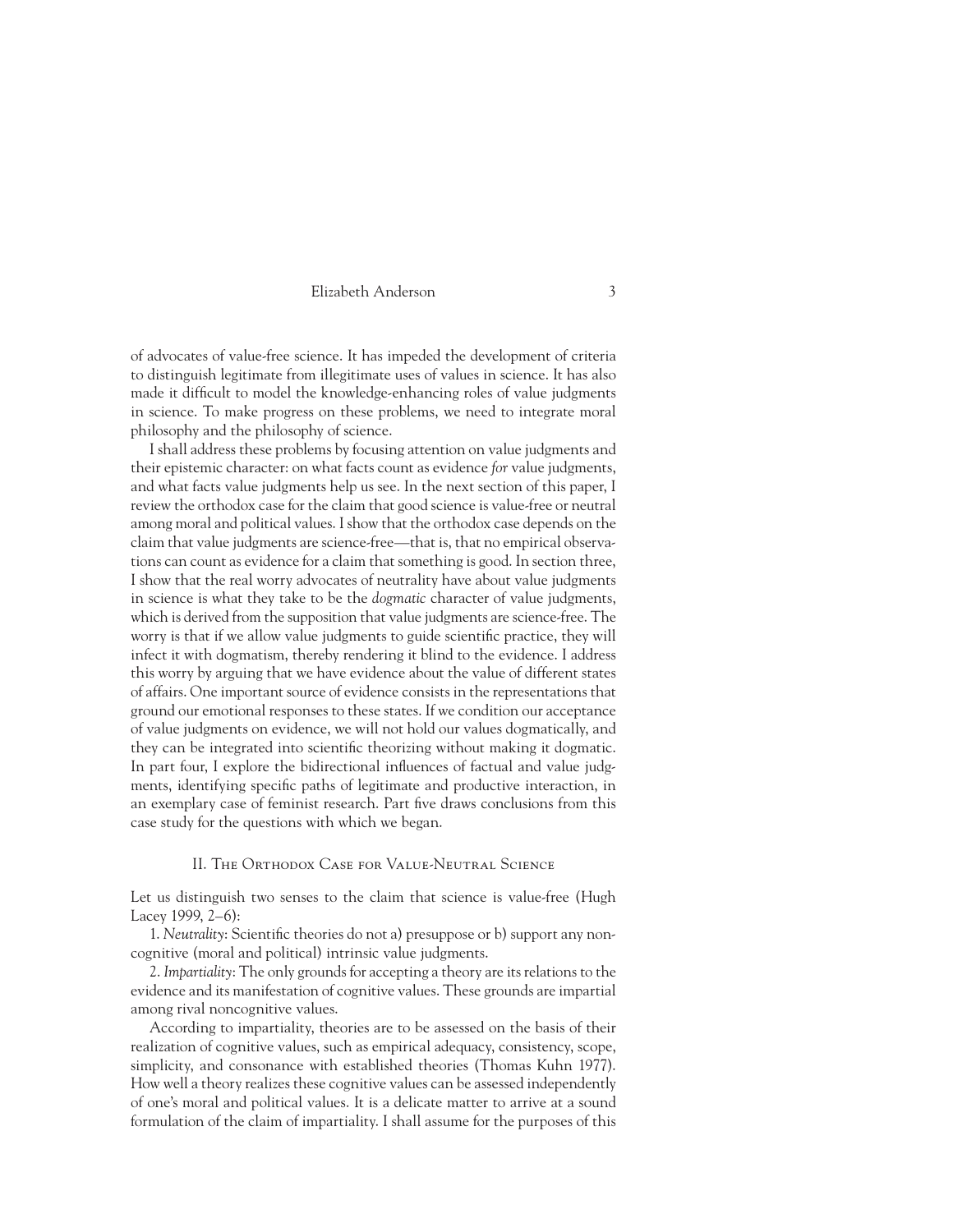paper the existence of a sound formulation of this claim, suitably qualified (Hugh Lacey 1999, 224–31).

Impartiality is logically independent of neutrality. It poses no logical barriers to the possibility that a scientific theory, impartially supported by the evidence and manifesting cognitive values to a high degree, provides greater support for some noncognitive intrinsic value judgments (value judgments, for short) than for others. If this were true, then some value judgments would be impartially justified, or at least better justified than rival value judgments. And this would be a fact that adherents of rival value judgments would have to admit. Similarly, a scientific theory might presuppose certain noncognitive value judgments—for instance, in classifying data according to a preferred normative theory. Such a theory might manifest cognitive values to a higher degree than rival theories that refuse to classify the data in the same value-laden way. If this were true, then some value judgments would be epistemically fruitful, as judged by impartial standards, and their deployment in science would be epistemically justified on impartial grounds.2

In this paper, I focus on the arguments for neutrality—the idea that sound empirical theories neither a) presuppose nor b) support any noncognitive value judgments. Call these claims presupposition neutrality and implication neutrality, respectively. The two claims of neutrality entail one another. If a hypothesis is confirmed by independent evidence, it may legitimately be used as a tool for uncovering and interpreting observations bearing on some other hypothesis. For example, if the evidence supports the theory of carbon dating, then one may legitimately presuppose the validity of carbon dating in choosing among rival archaeological theories about the origin of agriculture. By parallel reasoning, if scientific evidence existed that supported a particular value judgment, then it could legitimately be used to interpret data relevant to some *other* scientific theory. And if a sound scientific theory were entitled to presuppose certain value judgments, it could provide support for further value judgments. For example, if a scientific theory were entitled to presuppose that *x* is valuable, and it discovered that *y* causes *x*, then it would support the judgment that *y* is instrumentally valuable.

Let us turn to the standard case for neutrality. It rests on two arguments, one psychological, the other ostensibly logical but really dependent on a claim about practical reason. The psychological argument addresses presupposition neutrality. It claims that scientists who bring to inquiry value judgments concerning the subject of investigation—for instance, the judgment that the subordination of women is unjust—will be unable to impartially assess empirical theories concerning that subject—in this case, phenomena of women's subordination. "Whenever the person of science introduces his personal value judgment, a full understanding of the facts *ceases*" (Max Weber 1946, 146). Good scientists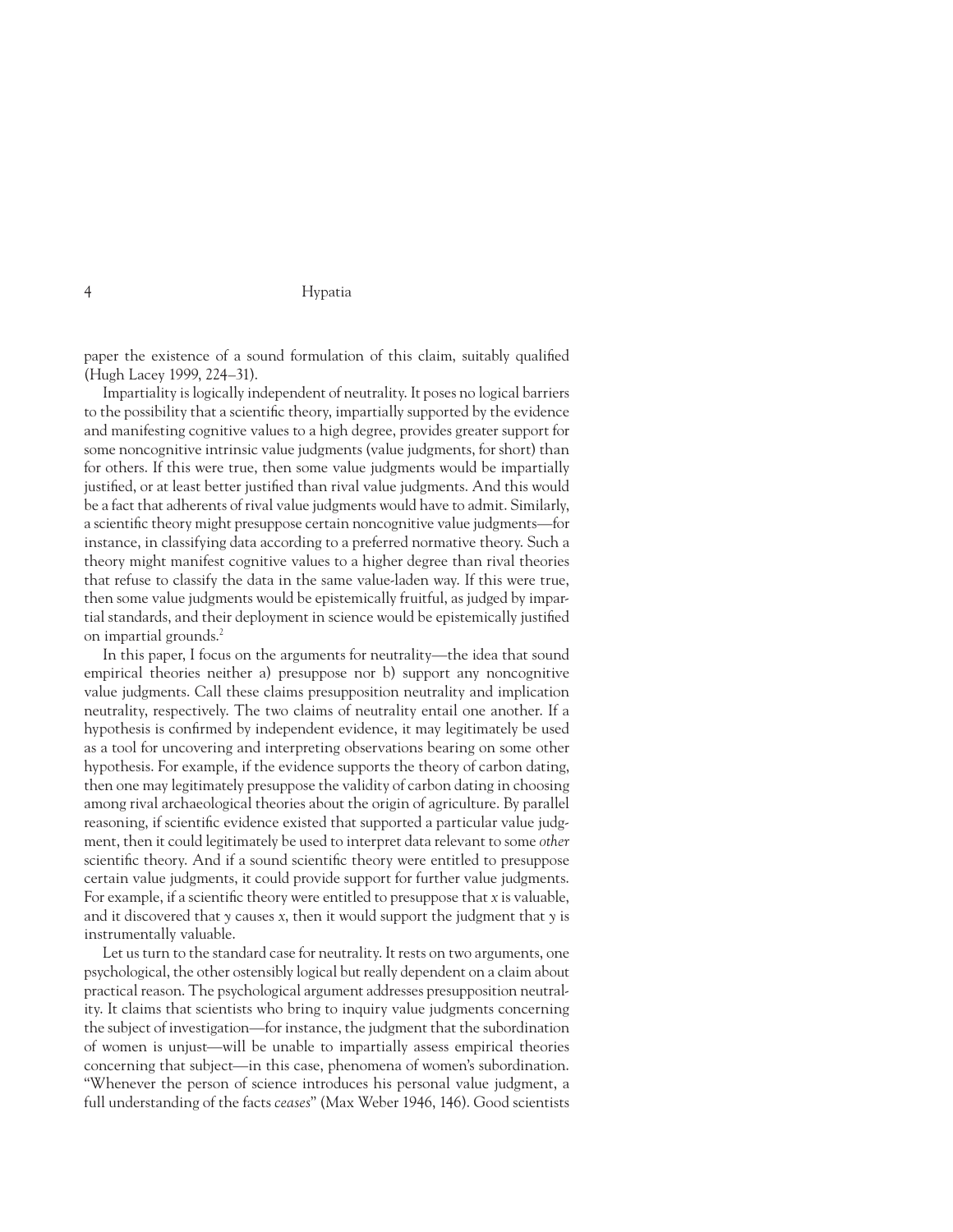should bracket their value judgments and adopt a neutral, "objective" attitude toward their subject matter.

What is the psychological mechanism by which value presuppositions interfere with impartiality? Several candidates have been suggested. Geertz worries that investigators doing science as feminists will be compromised by wishful thinking (1990, 19). Gross and Levitt believe that such investigators will dishonestly reject an impartially justified scientific theory "if and when it inconveniences [their] political program" (1994, 162). Haack argues that they will be close-minded, rejecting any reasoning or evidence that did not reach a foregone conclusion supported by their political preferences (1993, 37–38).

The logical argument is addressed to implication neutrality. Supporters cite "Hume's law," that there is no deductively valid inference from "is" to "ought," from factual to value judgments (Haack 1993, 35). This facile claim does not get to the heart of the matter. Even if we grant that no substantive value judgment *logically* follows from any conjunction of factual statements, this merely puts value judgments on a logical par with scientific hypotheses. For it is equally true that there is no deductively valid inference from statements of evidence alone to theoretical statements. Theories always logically go beyond the evidence adduced in support of them. The question of neutrality is not whether factual judgments logically entail value judgments, but whether they can stand in evidentiary relations to them.

Behind the logical argument lie two lines of thought, one existentialist, the other instrumentalist. Max Weber (1946) articulated the existentialist route in the *locus classicus* of the doctrine of scientific neutrality, "Science as a Vocation." He argued that rationalization, the fundamental feature of modernity, results in the "disenchantment of the world": a representation of the world as value-free, neither governed by teleological laws nor containing objectively normative properties. It also leaves us without prophets or gods—those who could speak authoritatively for one ultimate value over others. Modern times therefore force us to confront the necessity of choosing our ultimate values—our "gods"—for ourselves, without authoritative guidance from the world or others. "Life . . . interpreted in its own terms . . . [is] an unceasing struggle of these gods with one another . . . The ultimately possible attitudes toward life are irreconcilable, and hence their struggle can never be brought to a final conclusion. Thus it is necessary to make a decisive choice" (Weber 1946, 152).

Weber holds that there is no way to adjudicate between conflicting world-views, because each rejects the value of what the other presupposes. For example, science shows that there is no basis in fact for beliefs in God or miracles. But this does not pose an unanswerable challenge to the religious believer. To be sure, the religious person *must* acknowledge that if science can explain supposedly supernatural phenomena in naturalistic terms, then the scientific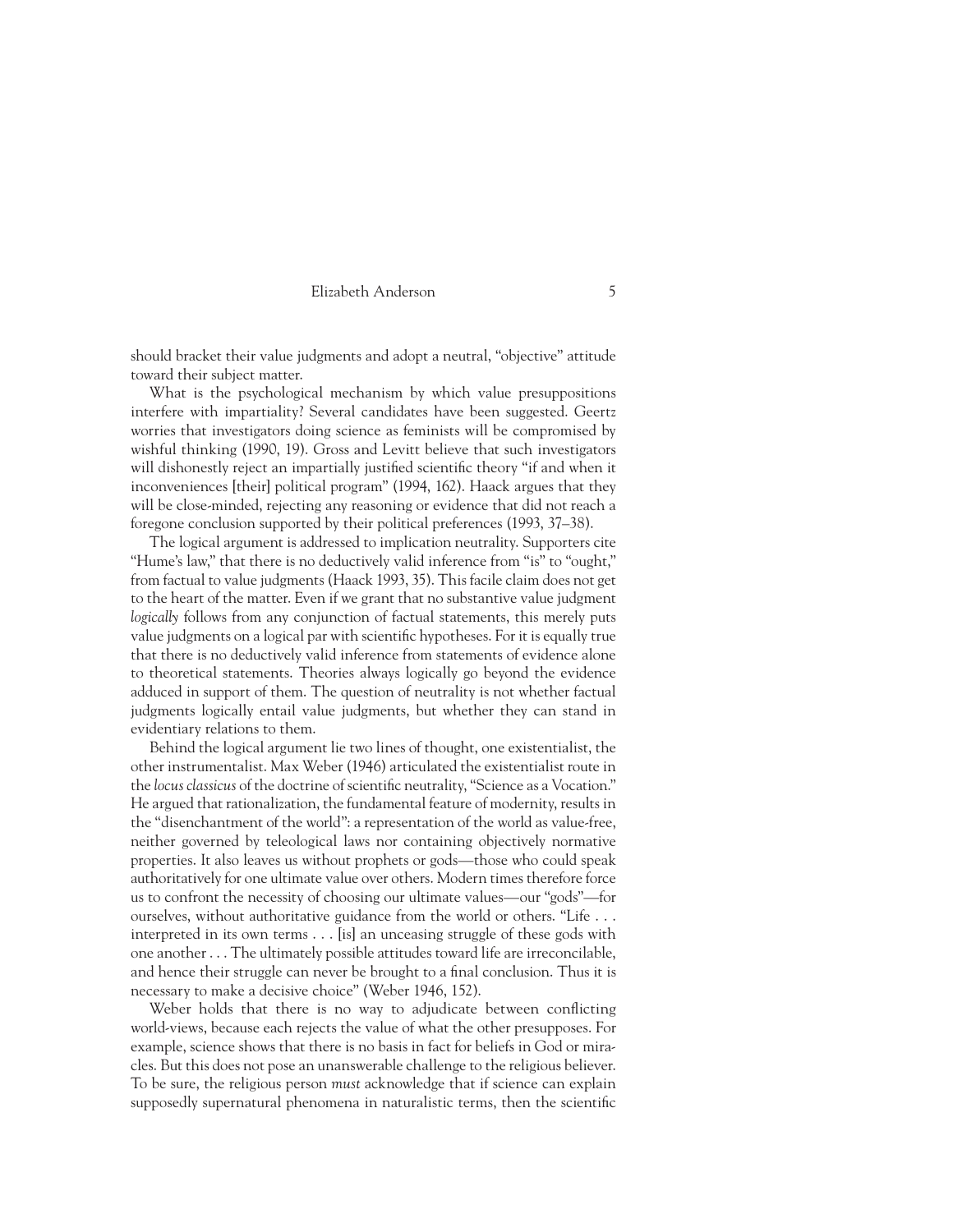explanation is epistemically superior. But "the believer can do this without being disloyal to his faith" (Weber 1946, 147). For the genuinely religious can, indeed must, make the "intellectual sacrifice" of rejecting reason (Weber 1946, 155). Science cannot refute this choice, since it can only presuppose and not prove the value of guiding belief in light of evidence and reasoning.

Weber's heroic existentialism does not prove the neutrality of science, but rather the opposite. By his own account, science supplies evidence against the truth of religious world-views. And religion itself presupposes that the authority of its values depends on the truth of its factual claims—divine creation, revelation, and so forth. So, science supplies evidence against the authority of religious values. Christian fundamentalists are under no illusions about this, which is why they vigorously assault the epistemic credentials of evolutionary theory. They want to have their religion *and* reason, too. Weber's argument gives them only a Hobson's choice.

Weber represents the choice of values as a matter of arbitrarily joining forces in the titanic clash of competing gods, where the intellectually honest courageously recognize both that the battle must be joined and that there are no grounds for choosing one side or the other. The need to reconcile two competing thoughts—that the choice must be regarded as of momentous importance, even though nothing objectively matters—leaves one wondering whether the feeling of profundity generated from viewing life from Weber's elevated perspective is merely a symptom of hypoxia. Strip out Weber's hyperbolic rhetoric, and what remains is the instrumentalist theory of practical reason. According to instrumentalism, reason can only inform us about means to our ends. It cannot guide the choice of final ends. For our ends are given to us by our motives, which are beyond rational criticism. Thus, there can be no considerations favoring the choice of one final end over another. A fortiori, there can be no empirical evidence in favor of one end over another. If we take a final end to be what the agent judges to be intrinsically valuable, it follows that no evidence can exist for intrinsic value judgments. So values are science-free.

Let us defer until the next section an evaluation of these arguments. Assuming that science is neutral and impartial, what are its proper relations to noncognitive values? Even the most orthodox advocates of value-free science accept the following:

1. In the "context of discovery," noncognitive values may play a role in selecting the phenomena to be investigated and suggesting hypotheses to be tested. (They must be excluded, however, from the "context of justification" in which hypotheses are evaluated in light of how well they manifest the cognitive values.)

2. In the context of scientific investigation (designing a study, collecting data) noncognitive values may justify the imposition of practical or informational constraints on scientific procedures—for example, requiring that experimental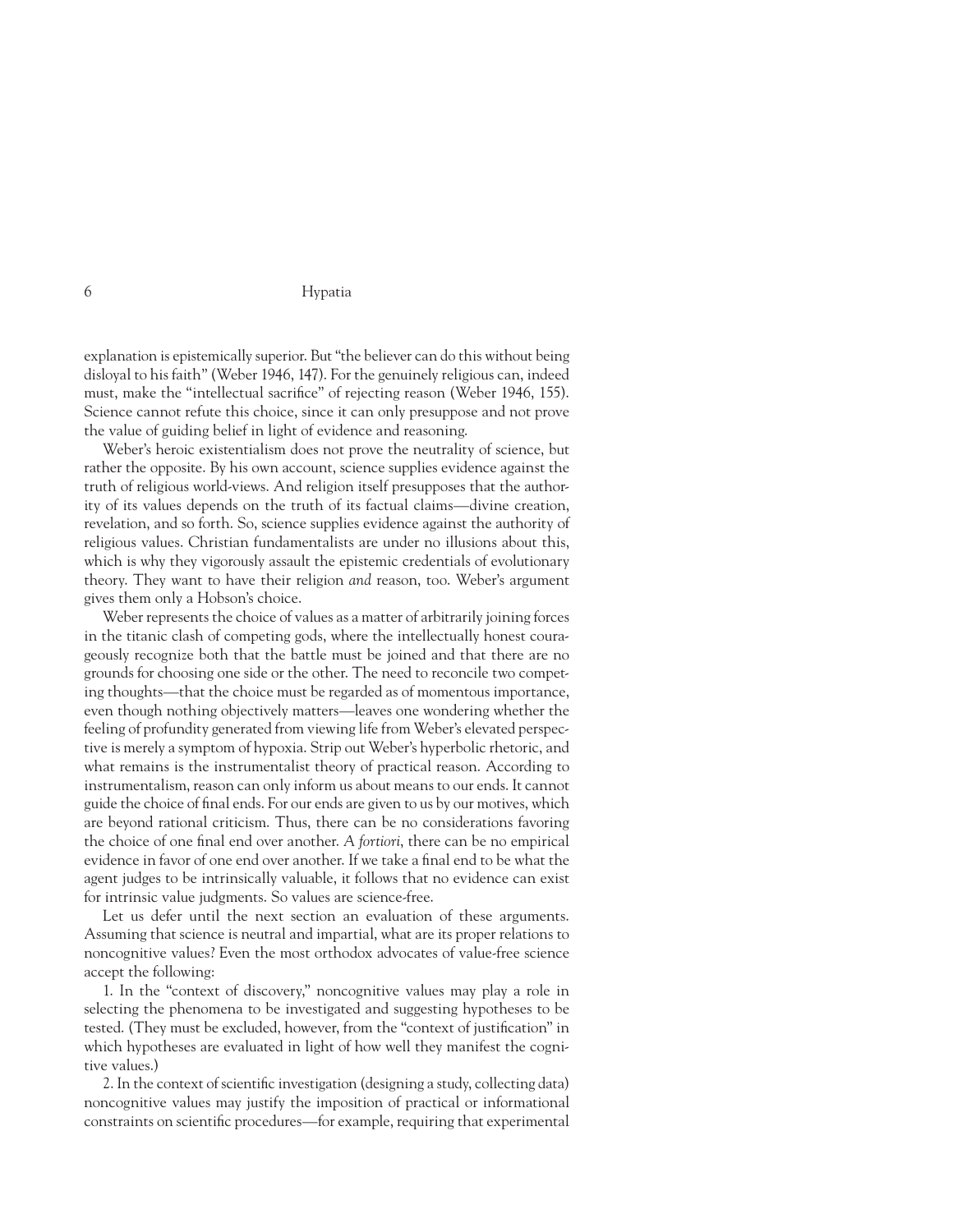subjects be treated humanely, and that human subjects give informed consent. But these constraints are in the service of noncognitive values only. Any positive impact they may have on cognition is accidental.

3. In the context of application, noncognitive values may play a role in determining what level of certainty in a scientific theory is demanded before it is accepted as a guide for action.

4. Science may guide action by informing people of the means to their ends and the possibility of attaining their ends.

5. Science may make "assessments"—informing people how far certain values are realized (Ernest Nagel 1979, 492–93). For example, if one counts as a standard of justice that no woman shall be subject to domestic violence, science can assess how just the world is by this criterion. But it cannot tell us whether this standard is normatively authoritative.

The question of neutrality is the question of whether scientific and value judgments may be more intimately related than in these ways. In particular, we want to know whether, when investigators allow their noncognitive evaluative presuppositions to structure the context of investigation, this can have *systematically* favorable effects on the cognitive values manifested in the results of the investigation, precisely in virtue of the normative validity of those presuppositions (contrary to 2 and presupposition neutrality). We also want to know whether scientific findings can provide evidential support for the normative authority of some value judgments over others (contrary to 5 and implication neutrality).

> III. The Orthodox Case Evaluated: CAN THERE BE EVIDENCE FOR VALUE JUDGMENTS?

I have argued that science is value-free if and only if values are science-free. The thesis of scientific neutrality therefore depends more on the character of ethical thought than is usually supposed. I shall argue in this section that the arguments for neutrality depend on contradictory and crude models of how value judgments work.

Observe that the psychological argument for presupposition neutrality contradicts the "logical" argument for implication neutrality. The psychological argument postulates that value judgments give people motives to believe or assert certain factual claims, even when the evidence does not support those claims. *Which* claims do they have an interest in believing? Let us not be deceived by the suggestion that non-neutral investigators will be tempted to illegitimately infer "P is true" from "P ought to be true," where P is whatever state they judge to be good (Haack 1993, 42, n. 19). This is a red herring. Feminists believe that women ought to be free from rape, forced reproduction, and material deprivation. This does not give us the slightest interest in believing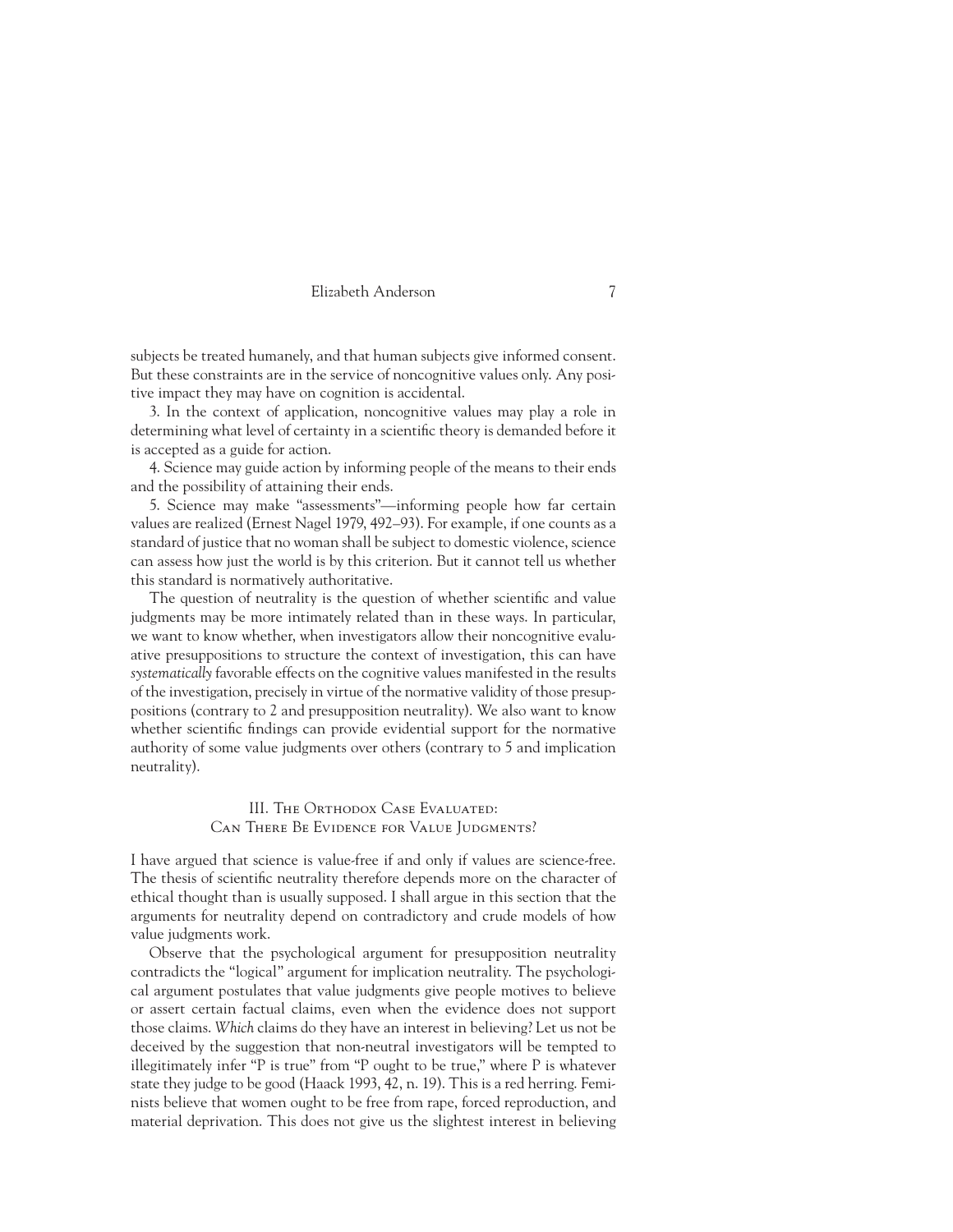that we *already* live in a feminist utopia, where women enjoy these freedoms! To the contrary, it heightens our awareness of when these feminist values are *not* realized.

The judgments non-neutral inquirers are thought to have an interest in believing, regardless of the evidence, are rather *the factual claims that provide evidential support for their noncognitive value judgments*. When feminist scientists are suspected of "wishful thinking," they are suspected of thinking, for example, that the paucity of women among political leaders is not due to any innate inferiority of women in leadership ability, and wishing away evidence to the contrary. This accusation would make no sense unless one thought that feminists staked the normative claim for expanding women's political leadership on a factual claim that women's natures do not disable them from performing in leadership roles. The same point applies to Gross and Levitt's charge that feminist inquirers will be tempted to dismiss any facts "inconvenient" to their political program (1994, 162). There could be no such "inconvenient" facts, if facts could not provide evidence for or against value judgments. Gross and Levitt here merely echo Weber's view that science teaches us to recognize "facts that are inconvenient" for people's "party opinions" (1946, 147).

People who are disposed to believe a judgment regardless of the evidence are called dogmatists. Value judgments are not inherently dogmatic. "Disillusionment" is another name for learning from experience that one's deepest value judgments were mistaken. Millions of people in Eastern Europe, once dedicated communists, were disillusioned of it when they found out what living under communism was like. "Growing up" is another name for learning from experience that one's childish and adolescent values weren't what one had chalked them up to be, an experience that most people undergo. Thus, the psychological argument against scientists who bring value judgments to their investigations is another red herring. The argument is properly framed against dogmatism, not value judgments.

Now consider the instrumentalist model of value judgments that underlies the "logical" argument for implication neutrality. On this model, we cannot reason about whether our ultimate values are right are wrong; we can only reason about what means would realize what we value. This supposes that nothing could ever count as *evidence* that some things are good or bad. This is why value judgments are thought to be held dogmatically. If no considerations can support value judgments, then none can defeat them. So we can go on holding our value judgments regardless of the state of the world.

It is possible to construct world-views in which certain value judgments are held dogmatically, insulated from the give-and-take of the rest of the web of belief. More typically, as in religious worldviews, ultimate value judgments are taken to rest on factual claims about God or the divine that are themselves held dogmatically. But value judgments *needn't* be held in these ways. I would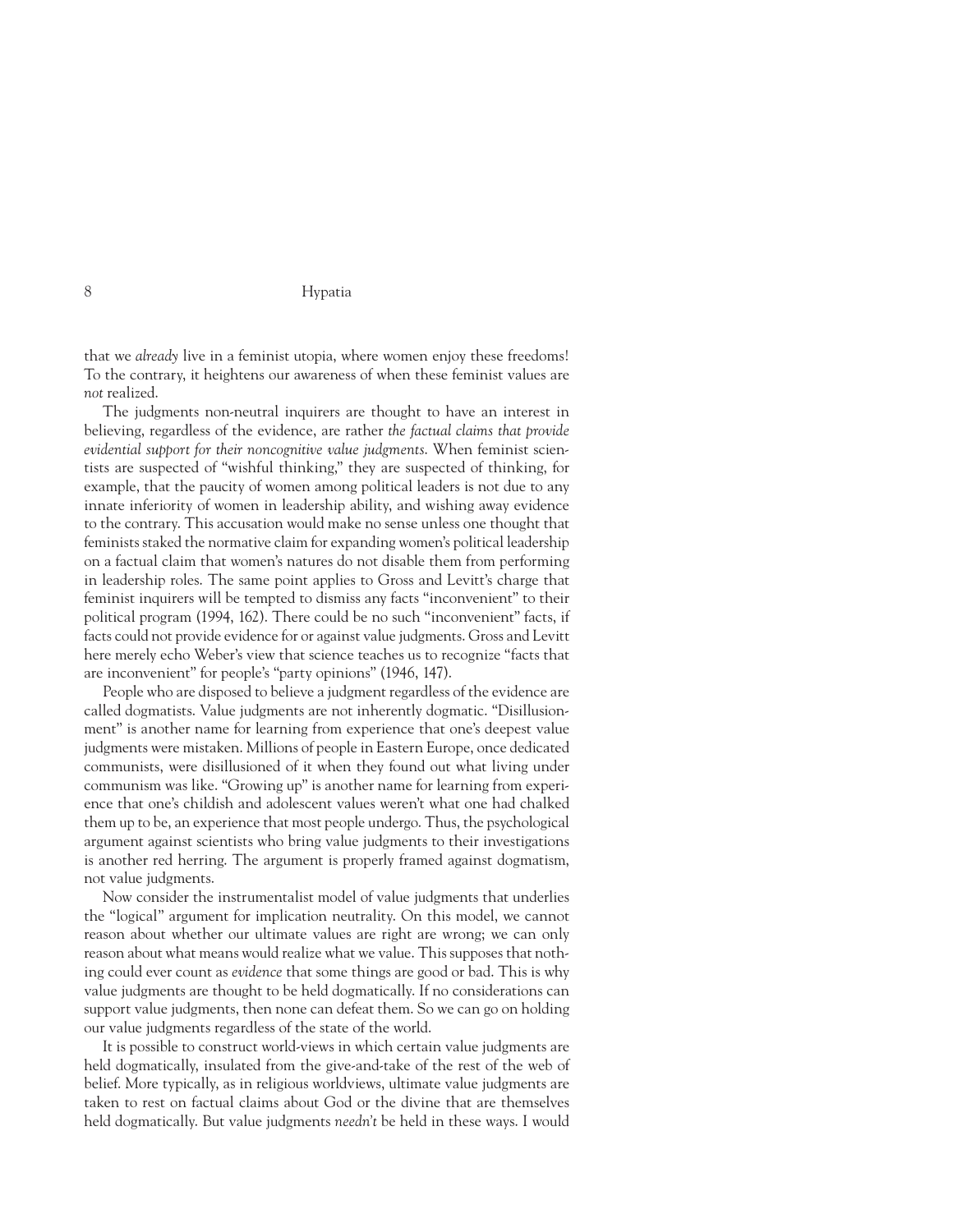suggest that for most people—those who are not fanatically in the grip of some ideology—they *can't* be held in these ways. The mark of a nonfanatical valuer is that she treats her intrinsic value judgments as open to revision in light of experience. These are the people who are capable of learning, growth, even wisdom.

Among the experiences that provide evidence for value judgments are emotional experiences. By "emotional experiences" I refer to affectively colored experiences of persons, things, events, or states of the world. Examples include joy in seeing someone, satisfaction and pride in the fulfillment of one's objectives, misery over some process, and relief at its end. Emotional experiences have the following features. First they have objects: they are *about* persons, things, events, or states. Second, they have a positive or negative aspect: they present their objects in a favorable or unfavorable light. Emotional experiences are *appearances* of objects as *important*. Third, they reflect the perspective or point of view of subjects who care about themselves or others. Emotions appear to signal the importance of things *for* what their subject cares about—the self, loved ones, or others with whom the subject identifies. Standing attitudes of concern (that is, dispositions to feel emotions, which may be negative, as in hatred) serve the epistemic function of making salient to subjects the features of the world that appear to have import for what they care about. They seem to reveal the world insofar as it is related, positively or negatively, to the subject's concerns. But emotions can also lead subjects to question their attitudes of concern. (Zina may love John. But daily contact with his petty scheming could arouse her contempt, in the light of which he appears unworthy of her love.)

Do emotional experiences *really* provide evidence for value judgments? This is to ask whether we should take seriously the appearances they present to us as bearing on our value judgments and hence on the choice of our final ends and objects of concern. In fact, we do take such experiences seriously. We tend to judge what arouses our favorable emotions as good, and what arouses our unfavorable emotions as bad. If we experience a hobby as boring, we seem to take this as evidence that it isn't worthwhile, at least for those of us who find it boring. If we view the giant California redwoods with awe, we seem to take this as evidence that they are splendid. To vindicate these thoughts, we must show, first, that emotional experiences have a form and relation to value judgments that makes them *capable* of standing in an evidentiary relation to them; and second, that they can be *reliable* or *trustworthy* sources of evidence.

Consider first the question of capability. To count as presenting evidence, a mental state must a) have cognitive content, b) be independent of what it is supposed to be evidence for, and c) be defeasible—accountable and hence responsive to the way the world is. Emotional experiences satisfy all three conditions: a) It is now widely acknowledged that emotions have cognitive content, that they represent the world as having certain features.<sup>3</sup> b) They can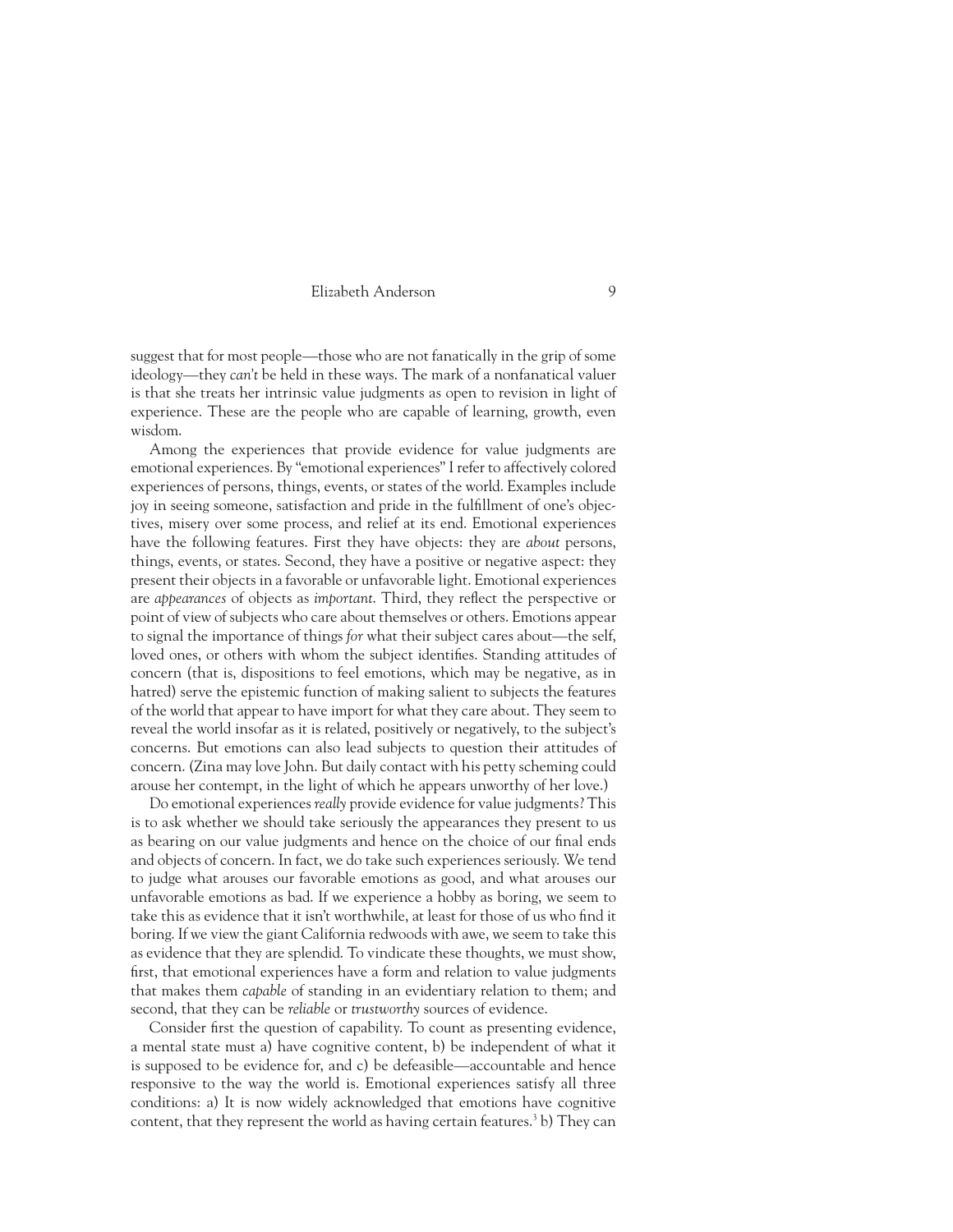exist independently of the value judgments for which they purport to provide evidence, and of the desires or final ends supported by those value judgments. In other words, they are not merely reflections of judgments and desires the agent had prior to the experience. Diane might take up a career in politics, eager to attain elected office, anticipating with relish its challenges and prospects for achievement and power. Despite these desires and value judgments, she might find her life as a politician intolerable—she is dispirited by the backbiting; she feels compromised by what she needs to do to raise campaign funds; legislative victories feel hollow. These experiences come as an unwelcome surprise to Diane, undermining both her conviction that politics is a worthwhile career for her and her desire to pursue it. They are the basis of her disillusionment with politics, a process that would be impossible if her emotional experiences were merely the creatures of her preexisting value judgments and desires.

Finally, c) we hold our emotional experiences accountable to the way the world is. If we find that the representational content of an emotional experience is defective—erroneous, blinkered, confused—we rationally discount its import. Imagine Sharon, a political ally of Diane's, trying to persuade Diane that her disappointment with what seems to be a merely symbolic victory reflects an unduly narrow perspective. Granted, it achieves little when considered in isolation. But in the long view it can be seen as fundamentally shifting the terms of debate. What seems like a hollow victory is a watershed event. This judgment could be tested over a longer stretch of experience. Sharon is trying to persuade Diane that if she viewed the significance of the victory in its wider context, she should feel triumphant, not disappointed. Such persuasion would make no sense unless our emotions were of a kind to be systematically responsive to the way the world is.4

It is clear, then, that emotional experiences are *capable* of functioning as evidence for value judgments. But are we wise to treat them as evidence? Should we trust our emotions? Once they have passed the tests of representational adequacy applied to their cognitive contents, it is hard to see, apart from special cases (for example, when our emotional reactions are dulled by drugs or depression), why we shouldn't. Indeed, we would be *crazy* not to.<sup>5</sup> This would be to tell Diane that she should stick to her original judgments about the value of her pursuing a career in politics, and the ambitions it underwrites, even though the pursuit makes her miserable and she is just going through the motions while gritting her teeth. It would be to counsel Diane to hold her value judgments *dogmatically*.

Let us retrace our steps. The psychological argument for presupposition neutrality assumes that there can be empirical evidence for value judgments, since it worries that people will dogmatically insist on the factual claims that support their values. The "logical" (instrumentalist) argument for implication neutrality denies that evidence can exist for value judgments (that is, rational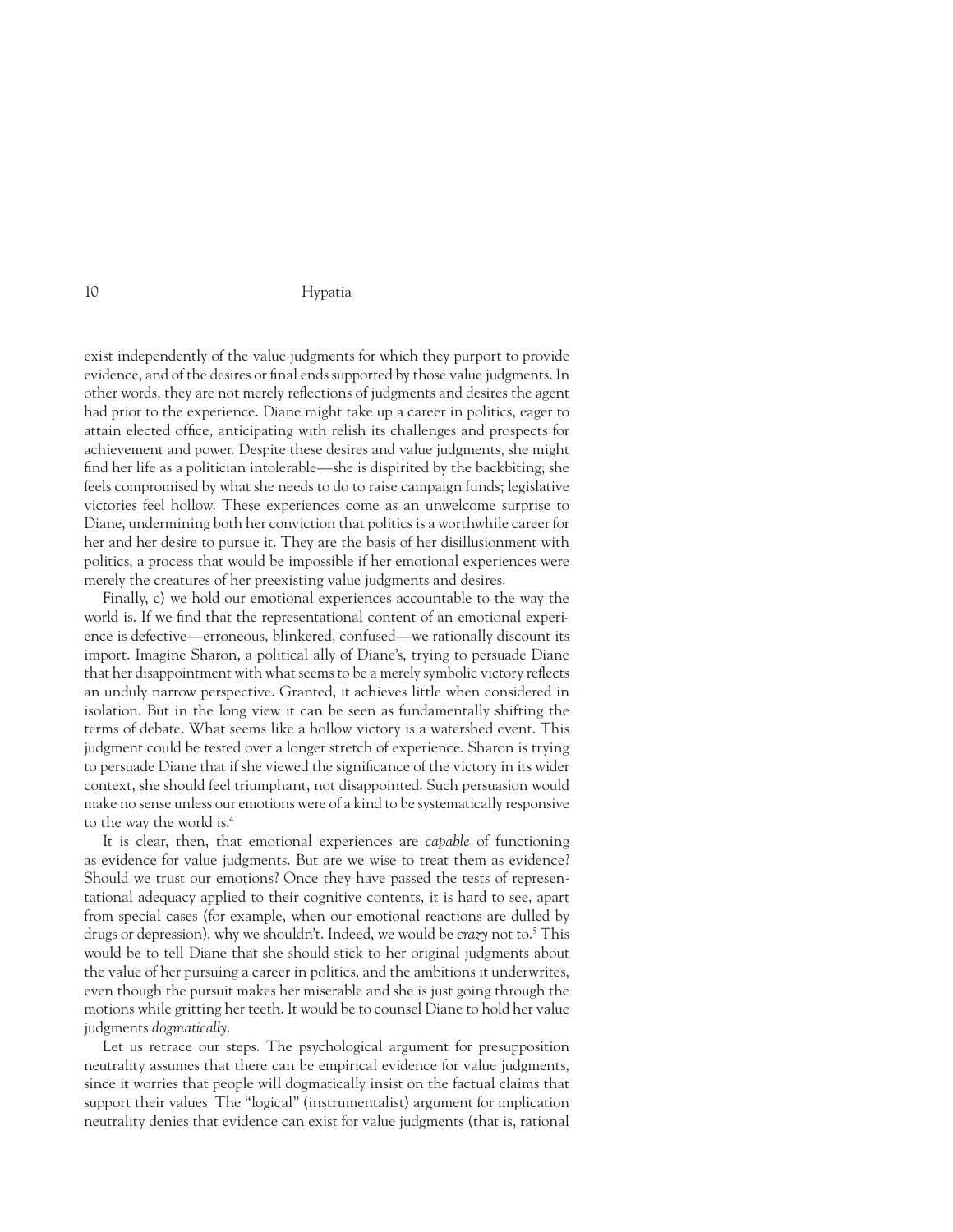grounds for our final ends), and so implies that they can only be held dogmatically. I have argued that there is a body of evidence to which value judgments can and ought to be held accountable. Values are therefore not "science-free." From an epistemological point of view, value judgments function like empirical hypotheses.<sup>6</sup>

# IV. The Bidirectional Influence of Facts and Values: A Case Study of Feminist Science

The argument so far clears the way for feminist science by relocating the objections to value-laden science. Deep down, what the objectors find worrisome about allowing value judgments to guide scientific inquiry is not that they have evaluative content, but that these judgments might be held dogmatically, so as to preclude the recognition of evidence that might undermine them. We need to ensure that value judgments do not operate to drive inquiry to a predetermined conclusion. This is our fundamental criterion for distinguishing legitimate from illegitimate uses of values in science.

This criterion may leave us wondering whether any value-laden research could satisfy it, while still giving values some epistemic function. Consider that much empirical research in the social sciences is devoted to answering evaluative questions, especially about the relations of various phenomena to well-being. We need a model of the bidirectional influence of facts and values in which the evaluative presuppositions brought to inquiry do not determine the answer to the evaluative question in advance, but leave this open to determination by the evidence. At the same time, these presuppositions must help us uncover the evidence that bears on our question.

To construct such a model, we need to focus on a case study. Abigail Stewart, Anne Copeland, Nia Lane Chester, Janet Malley and Nicole Barenbaum's *Separating Together: How Divorce Transforms Families* (1997) offers an exemplary case study of feminist research on divorce. Such research is controversial, because the evidence it uncovers bears on the value of divorce, which is contested. Yet discovery of such evidence, with the purpose of informing value judgments, and consequently, practical recommendations concerning divorce, is the primary reason for such research. Let us consider the interaction of evaluative presuppositions, evidence, and evaluative conclusions at each stage of the Stewart team's research. To clarify these interactions, I offer the following stylized division of the stages of research: a) Researchers begin with an orientation to the background interests animating the field, b) frame a question informed by those interests, c) articulate a conception of the object of inquiry, d) decide what types of data to collect, e) establish and carry out data sampling or generation procedures, f) analyze their data in accordance with chosen techniques, g) decide when to stop analyzing their data, and h) draw conclusions from their analyses.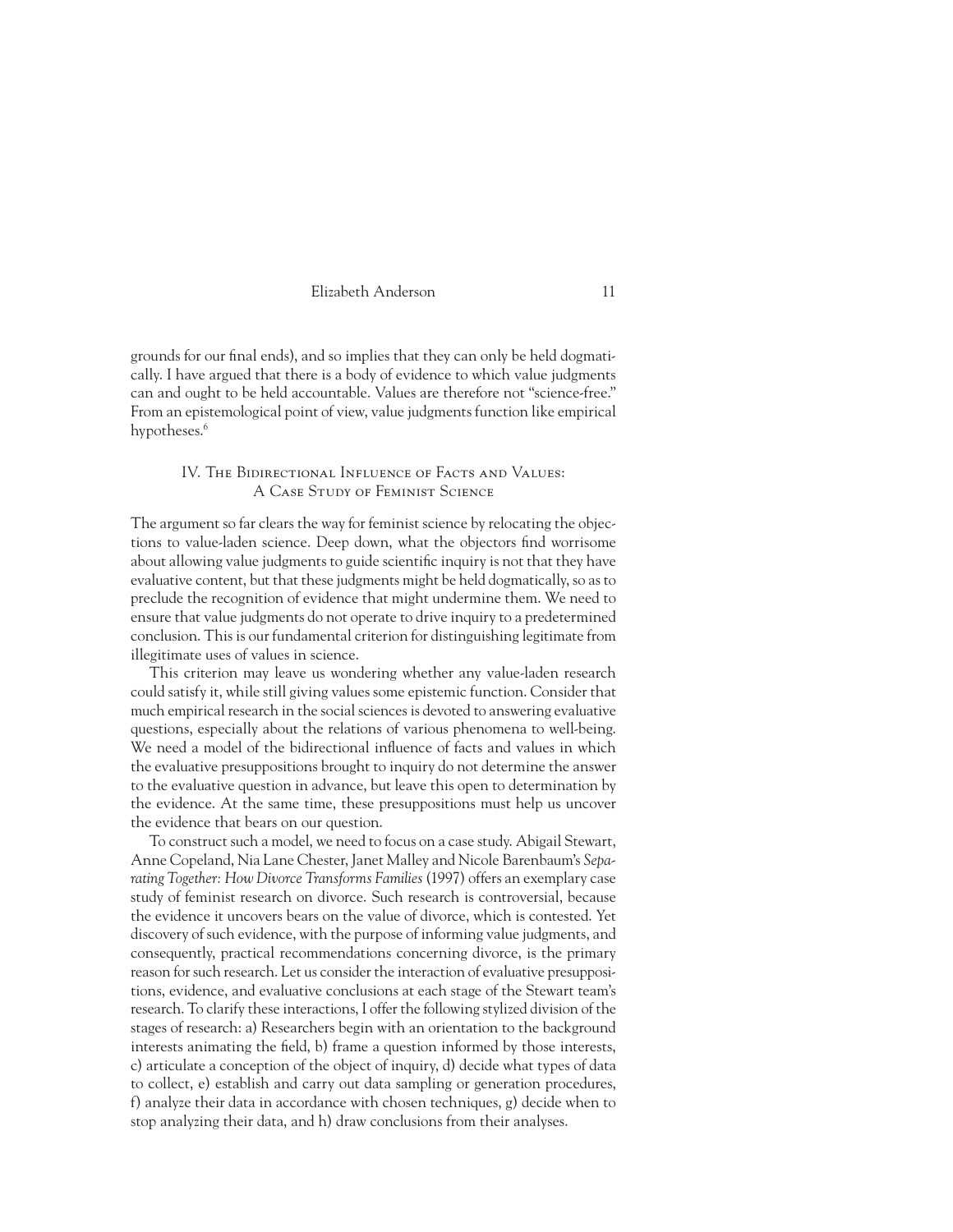a) *Orientation to background interests*. All sides in the empirical controversies surrounding divorce are interested in understanding phenomena concerning divorce in relation to the well-being of the affected parties. This shared interest enables us to see researchers on different sides as addressing one another, even when they are answering different questions. Feminist research in this area most perspicuously challenges those oriented toward what we may call "traditional family values." Proponents of traditional family values idealize a model of the family in which the husband and wife are married for life, live in same household, and raise their biological children. The key feature of this model is the inseparability of the role duties of spouses and parents. The wife's role is to be mother to her husband's children; the father's role is to be the husband of his children's mother. According to its proponents, this arrangement is in the best interest of the children, and probably also the parents. Alternative family arrangements are judged progressively worse the further they depart from this ideal. Divorce, because it separates parental from spousal roles, is conceived as "breaking up" the family, thereby harming the children. Traditionalists blame the divorcing adults for failing to identify sufficiently with their role duties, for selfishly seeking personal fulfillment (Barbara Whitehead 1983). They also blame feminists for drawing women away from the homemaker role that unified the duties of wife and mother (George Gilder 1986; James Wilson 2002).

Feminists approach divorce with greater ambivalence. Although feminists are critical of the patriarchal family, Stewart's team was initially unsure how to assess divorce from the standpoint of opposition to sexism (author's interview with Stewart, March 14, 2002). Does divorce reinforce women's disadvantages, enabling men to leave their wives while undermining wives' interests? Or is it a way for women to liberate themselves from oppressive marriages? While keeping an open mind on this point, the Stewart team's feminist values did lead them to question whether post-divorce family forms should be evaluated in terms of how well they approximated the relationships of "traditional" families.

b) *Framing the research questions*. The different value orientations of traditionalists and feminists suggest different research questions. Traditionalists, viewing married parents as the ideal, are apt to ask: does divorce have negative effects on children and their parents? A natural way to answer this question would be to compare the members of families with and without divorce on measures of well-being, especially negative outcomes (for example, sickness, poverty, behavior problems). Stewart's team was skeptical of this approach, on both methodological and normative grounds. Methodologically, it is virtually impossible to distinguish the effects of divorce from the effects of the problems in the marriage that led to divorce (Stewart et al. 1997, 26–28). Trying to measure the value of divorce by comparing the well-being of members of families with and without divorce is like trying to measure the value of hospitalization by comparing the health of people in and out of the hospital. In both cases,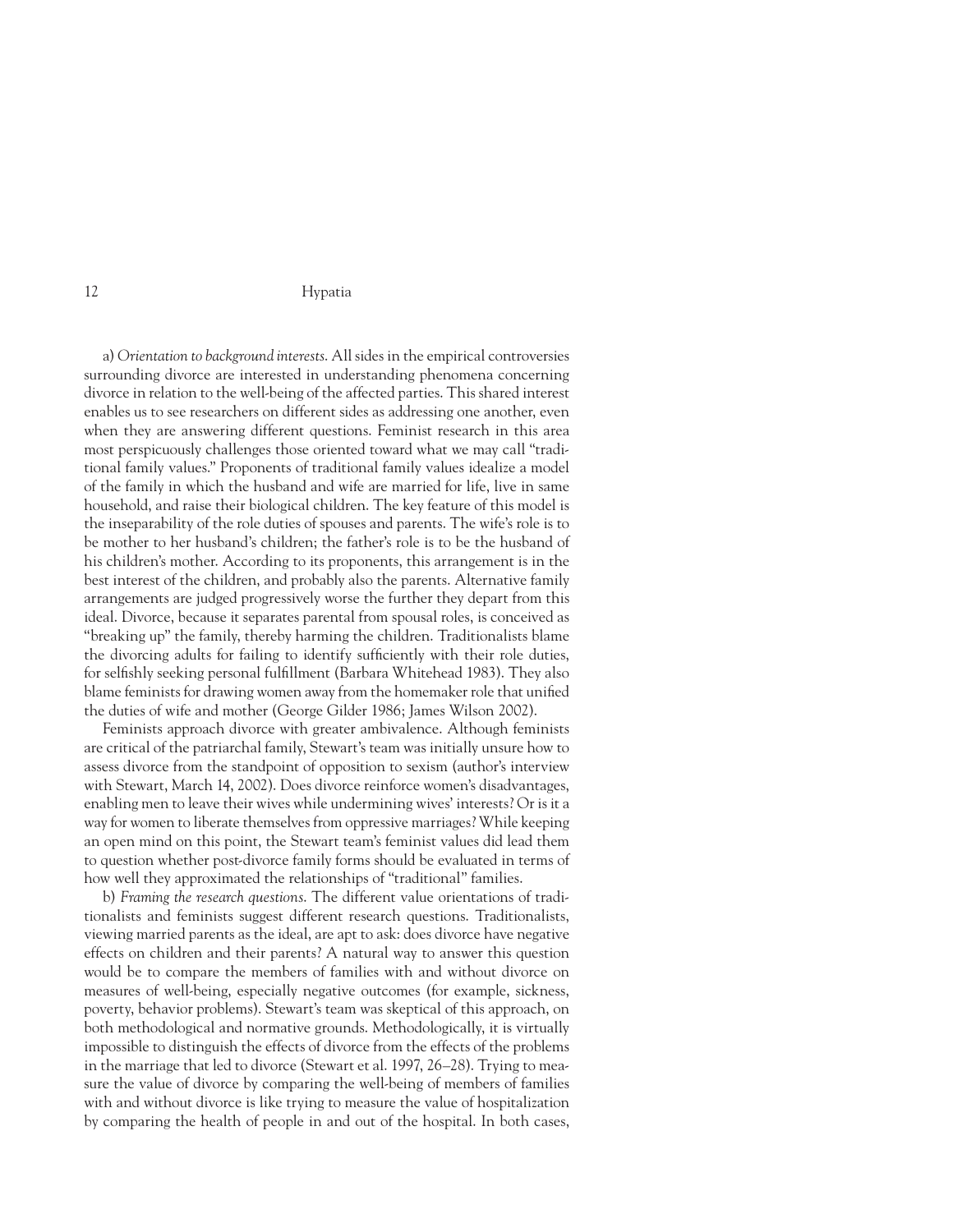# Elizabeth Anderson 13

we need to control for pre-existing sickness—in the marriage or the body. But whereas objective controls can be devised for hospitalization studies, the same is not true for divorce studies. Even when families with divorce are compared with families without divorce, but experiencing similar problems (for example, high spousal conflict), the two types of families always differ in other respects (Stewart et al. 1997, 26)—perhaps most importantly with respect to whether the spouses judge that their problems are so bad that divorce is warranted.

Aside from these methodological problems, Stewart also had normative objections to the traditional research question. Focusing on negative outcomes reduces the possibility of finding positive outcomes from divorce. Focusing on aggregate differences between the married and the divorced implicitly supposes that each group is internally homogeneous, that the evaluations supported by the group comparisons apply to each member of the group. Distinguishing groups simply by the presence of a particular life event is to assume that the importance of this event does not change over time. These choices of focus make normative sense from a traditional point of view, which assumes that the key to human flourishing is everyone's performance of traditional role duties. One system for living fits all. Disruptions of traditional roles have a fixed, enduring meaning. But feminists reject these assumptions, holding instead that different people may find different life plans fulfilling. Moreover, they regard people as agents, actively interpreting and shaping the meanings of events in their lives, rather than as simply defined by their status ("married" or "divorced"). An event such as divorce, initially experienced as disruptive, may recede in significance as individuals cope with it and engage the new experiences that it makes possible (Stewart et al. 1997, 30). Given this value orientation, Stewart's team thought it made more sense to ask how individuals vary among themselves and over time in the meanings they ascribe to divorce, its effects, and their coping strategies.

c) *Conceiving of the object of inquiry*. Longino (1990, 98–102) argues that value presuppositions play an important role in determining how some research conceives of the object of inquiry. This depends on the point of view one takes on the object of inquiry, which may be a function of one's professional and moral relations to it. Research on divorce confirms her argument. Judith Wallerstein, a clinical psychologist who studies divorce, argues that it scars the affected children for life (Judith Wallerstein and Joan Kelly 1980; Judith Wallerstein, Julia Lewis, and Sandra Blakeslee 2000). She constructed her conception of divorce from her involvement with individuals in a clinical setting. The conception of divorce drawn from a clinical perspective focuses on the *individual's* problems with an event in the *past*, stressing its *negative* aspects. Divorce is conceived in terms of "trauma" and "loss"; it is seen as a "life stress" that puts children "at risk" for problems later in life.

The phrases in quotations use what is known as "thick evaluative concepts"—concepts that simultaneously express factual and value judgments. For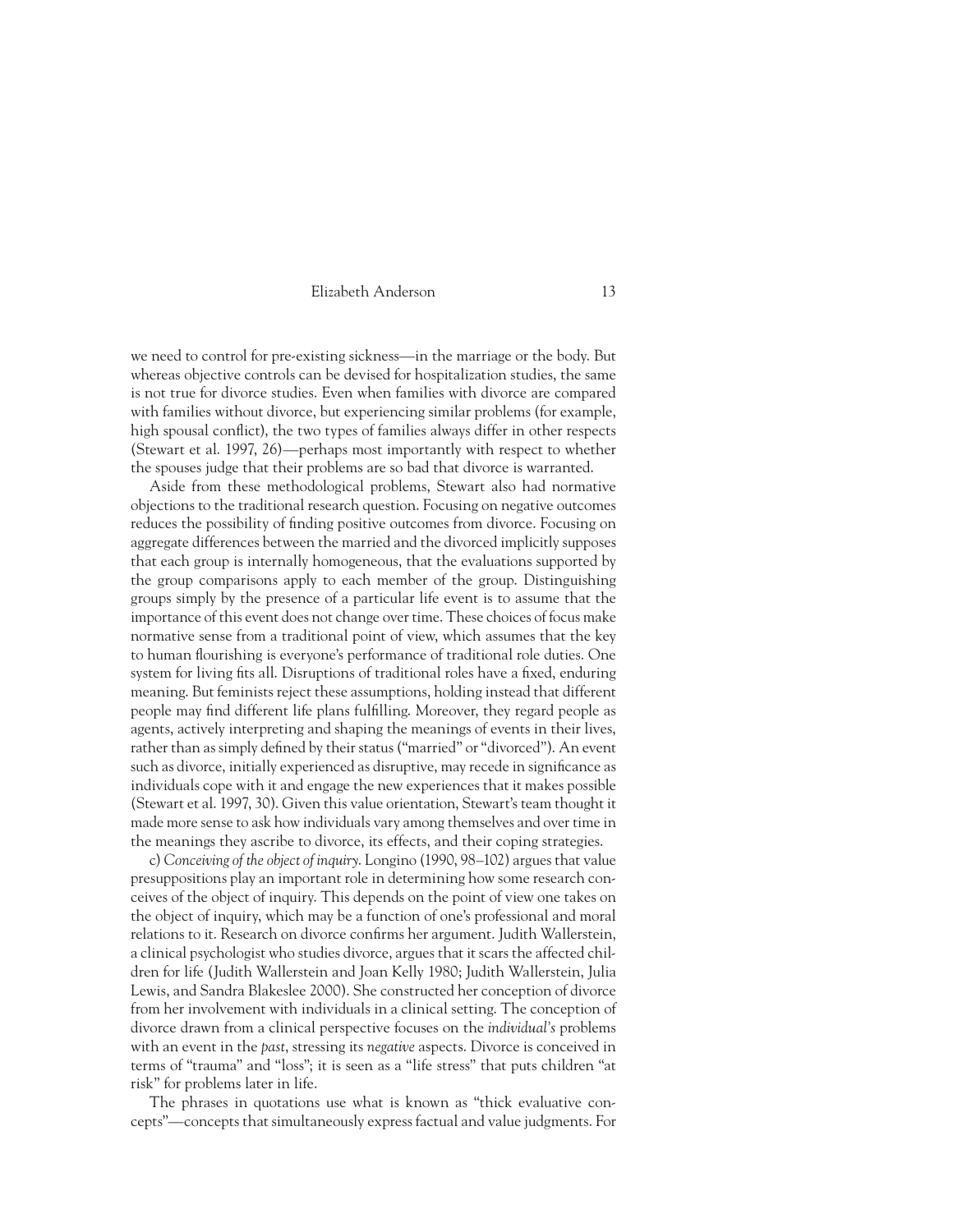example, the thick concept "trauma" applies only to sudden injurious events. The factual components of thick concepts are selected to track their underlying evaluative point. Extending their application to new factual contexts—for example, extending the concept "trauma" from cases of physical to psychological injury (Ian Hacking 1995, 183–89)—involves normative and not just factual reasoning (Bernard Williams 1985, 141–42). Conceiving of the object of inquiry in thick evaluative terms is thus not a value-neutral activity, not the neutral matter of "assessment" as understood by Ernest Nagel (1979).

Yet, the evaluative content of thickly described conceptions of the object of inquiry does not prevent such conceptions from fruitfully and legitimately guiding empirical research. A conception of divorce as trauma and loss leads researchers to *look* for certain kinds of evidence, guiding their selection of research tools—for example, measures of psychological disturbance. Since such evidence would be relevant to answering research questions about the value of divorce, such a conception is potentially fruitful. Since the conception does not guarantee that such evidence will be *found*, it is legitimate.

Stewart's team, likewise, adopted a thickly described conception of divorce. But their conception included both negative and positive dimensions. Stewart's team, like our hypothetical Sharon in the section above, also questioned the *temporal* frame through which the trauma-loss-stress school views divorce. The conception of divorce as a "trauma" represents it as a sudden *event* "occurring in an otherwise benign stream of events" (Stewart et al. 1997, 9). On this view, divorce brings about or constitutes the failure of a marriage. Yet, from the point of view of at least one spouse, the marriage has typically been failing for years before divorce. To them, divorce is not an event, but a long *process* of coming to grips with that failure. The conception of divorce as a "loss" represents the post-divorce condition as lacking some good that was present prior to the divorce. It fixes attention on the significance of divorce in relation to the past. This conception may make sense in clinical settings, for patients who can't get over their past. But it is at odds with the perspective of those seeking divorce, who are through that very act trying to put some of their problems in the past so as to construct a better future. Stewart's team therefore decided to conceive of divorce not only as loss but also as an "opportunity for personal growth" (Stewart et al. 1997, 19) and as an extended process of adjustment to a new set of life circumstances that could go better or worse over time (1997, 23–24). This longer temporal perspective of evaluation guided research by dictating a longitudinal study design. It permitted Stewart's team to test whether divorce receded in significance as the affected individuals learned to cope with its consequences. This is legitimate: to look for evidence of change over time is not to ensure that one will find it.

Stewart's team also questioned the individualistic orientation of traditional research that focuses on factors involving the individual, considered in isolation.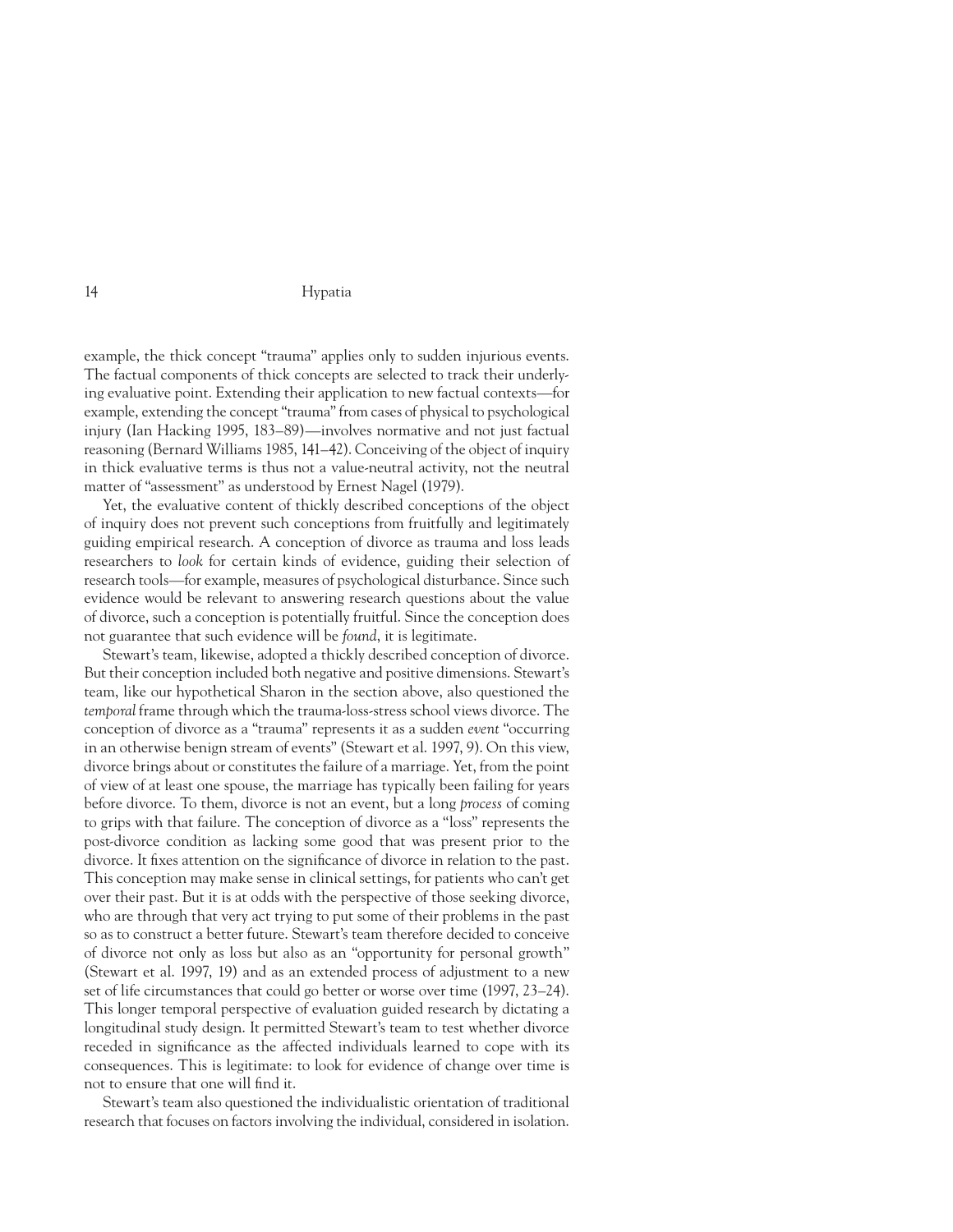This orientation meshes with the traditional conception of divorce as "breaking up" the family, as if it threatens to reduce its members to free-floating atoms. As feminists, the members of Stewart's team were open to seeing alternative family forms as *families*. They therefore conceived of divorce not as breaking up the family, but as transforming it by separating parental from spousal roles (Stewart et al. 1997, 20–21). The members of the divorcing couple remain related to one another as co-parents living in separate households. They saw this alternative family system as having needs of its own, which could not necessarily be determined by taking the traditional family as a model. Their systems perspective on individuals as participants in social relationships, as well as their pluralistic conception of families, enabled them to explore whether post-divorce families that more closely approximate the traditional family model—for example, in the regularity of the noncustodial parent's contact with children, and authority relations between the custodial parent and children—are better for children.

d) *Deciding what types of data to collect*. Divorce researchers agree that the central focus of study is the well-being of the persons and relationships involved in divorce. Value judgments are inherent in this line of research. This does not leave the content of research up to the whims of the investigator. There is little dispute over the evaluative implications of many standard measures of well- (or ill-) being—for example, physical illness, stress symptoms such as sleep disturbance, financial security, and children's behavior problems. However, measures of such objective phenomena don't capture all aspects of well-being. I argued above that individuals' emotional responses to and emotionally colored interpretations of their situations constitute vital evidence of value. Congruent with this argument, Stewart's team gathered data on subjects' post-divorce feelings and interpretations of changes they underwent, in addition to reports of more objective phenomena. This provided crucial data confirming the conception of divorce as an opportunity for personal growth. Women especially found this to be so, with 70 percent judging that their personalities had improved since divorce (Stewart et al. 1997, 66).

The decision to gather qualitative data on subjects' feelings and self-interpretations reflects a background value presupposition of according normative authority to the subjects of study, to judge values for themselves. The results of taking subjects' self-assessments seriously put objective data on divorce in a revealing light. For example, other researchers have found that divorce leaves women in worse objective financial condition than when they were married (Lenore Weitzman 1985). However, Stewart's team found that many divorced women, although acknowledging their lower incomes, were pleased by the change divorce brought to their financial condition because it let them enjoy greater financial autonomy over the income they had (Stewart et al. 1997, 102).

e) *Data sampling*. Conceptions of the object of inquiry function as tools of inquiry, shaping study questions and design. Conceptions of divorce as loss or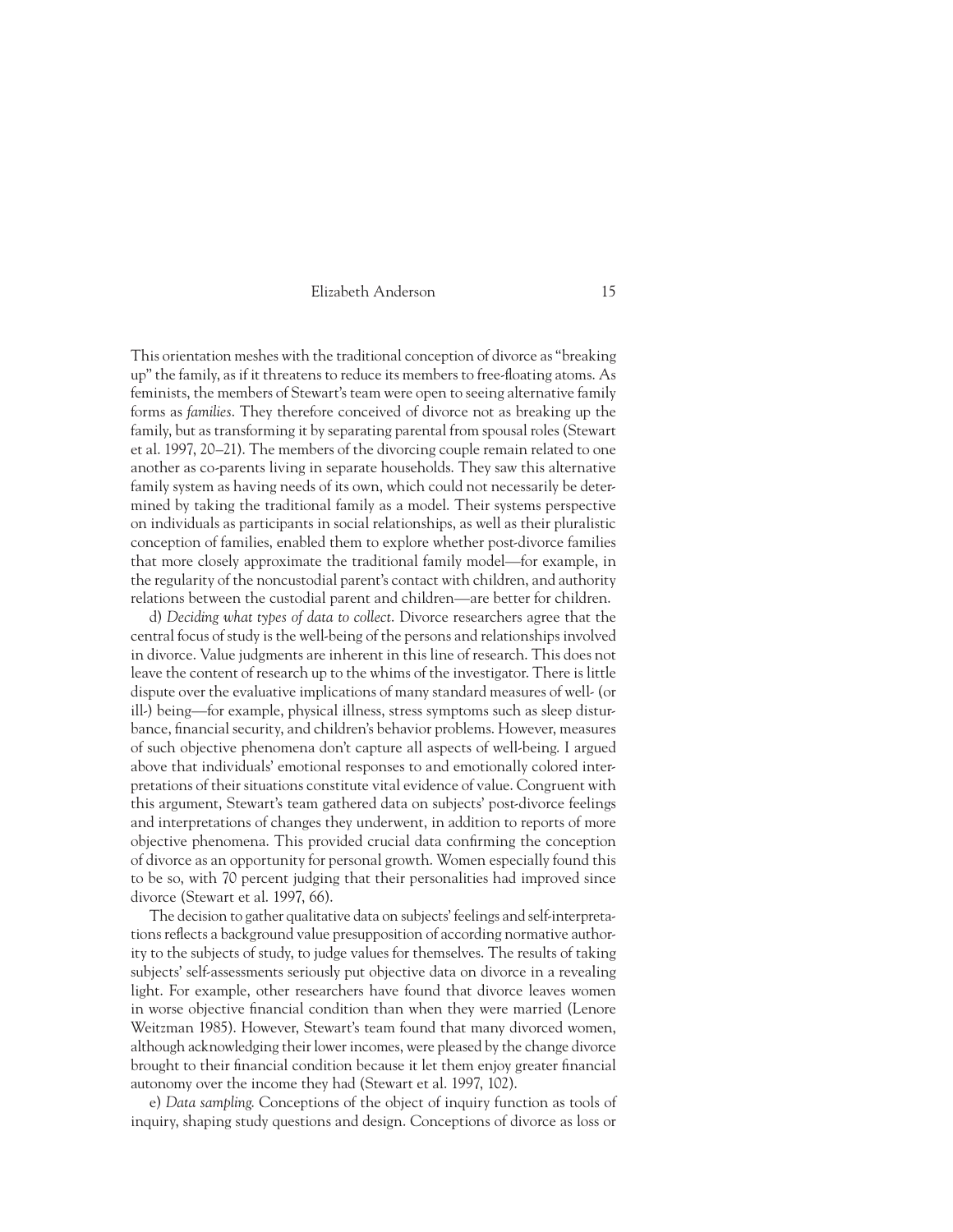as opportunity for personal growth, as family breakup or as family transformation, facilitate the exposure of different aspects of the object of inquiry. How do we prevent such value-laden conceptions from simply confirming their own presuppositions? Consider sampling procedures. It is a standard methodological rule that causal inquiries should not select cases on the dependent variable. Doing so introduces biases that cannot be corrected through the introduction of controls.7 In the case of divorce studies, this means that a clinically obtained sample is *not* a sound basis for comparing conceptions of divorce as loss against conceptions of divorce as an opportunity for growth. A sample drawn from psychological clinics will be biased toward those experiencing great difficulties coping with divorce, or misattributing their difficulties to divorce, and against those who find divorce liberating. Wallerstein's work on divorce has been criticized on this ground (Wallerstein and Kelly 1980; Wallerstein, Lewis, and Blakeslee 2000). Her error lies not in adopting a value-laden conception of divorce, but in failing to draw a random sample of cases. Stewart's team, by contrast, drew a less biased sample of cases from the divorce dockets. It still contained some biases. For example, more mothers were willing to participate than fathers (Stewart et al. 1997, 34). But precautions were taken to prevent the gender bias in the sample from affecting the conclusions, by analyzing mothers and fathers separately.

f) *Data analysis*. Quantitative studies typically contain numerous variables. Not every logically possible combination of and relationship among these variables is significant, either statistically, clinically, or normatively. Researchers must therefore choose which ones to analyze. With respect to any outcome variable, they also must decide whether to focus on *main effects* of independent variables on the outcome or to look for *interaction effects*. Suppose, for example, we are interested in measuring children's psychological adjustment after divorce. We could regress adjustment on measures of the children's maturity—for example, how skilled they are at grasping other people's perspectives. A significant, positive coefficient on mature perspective taking would indicate that children who are more mature in this respect have better post-divorce adjustment. Stewart's team found no main effect of mature perspective taking on post-divorce psychological adjustment (Stewart et al. 1997, 255, table 6.5). It does not follow that mature perspective taking is irrelevant to children's adjustment, however. Perspective taking may affect children's adjustment through its interaction with other variables. Indeed, Stewart's team found that it was associated with better adjustment among children whose parents were high in confl ict (Stewart et al. 1997, 127). But it was associated with *worse* adjustment among children whose parents were low in conflict. On reflection, this makes sense. Mature perspective taking enables children to come to terms with their parents' fighting. But when they don't see their parents fighting, it leads to confusion, as the perceptive children try to make sense of their parents' divorce with inadequate information (Stewart et al. 1997, 128).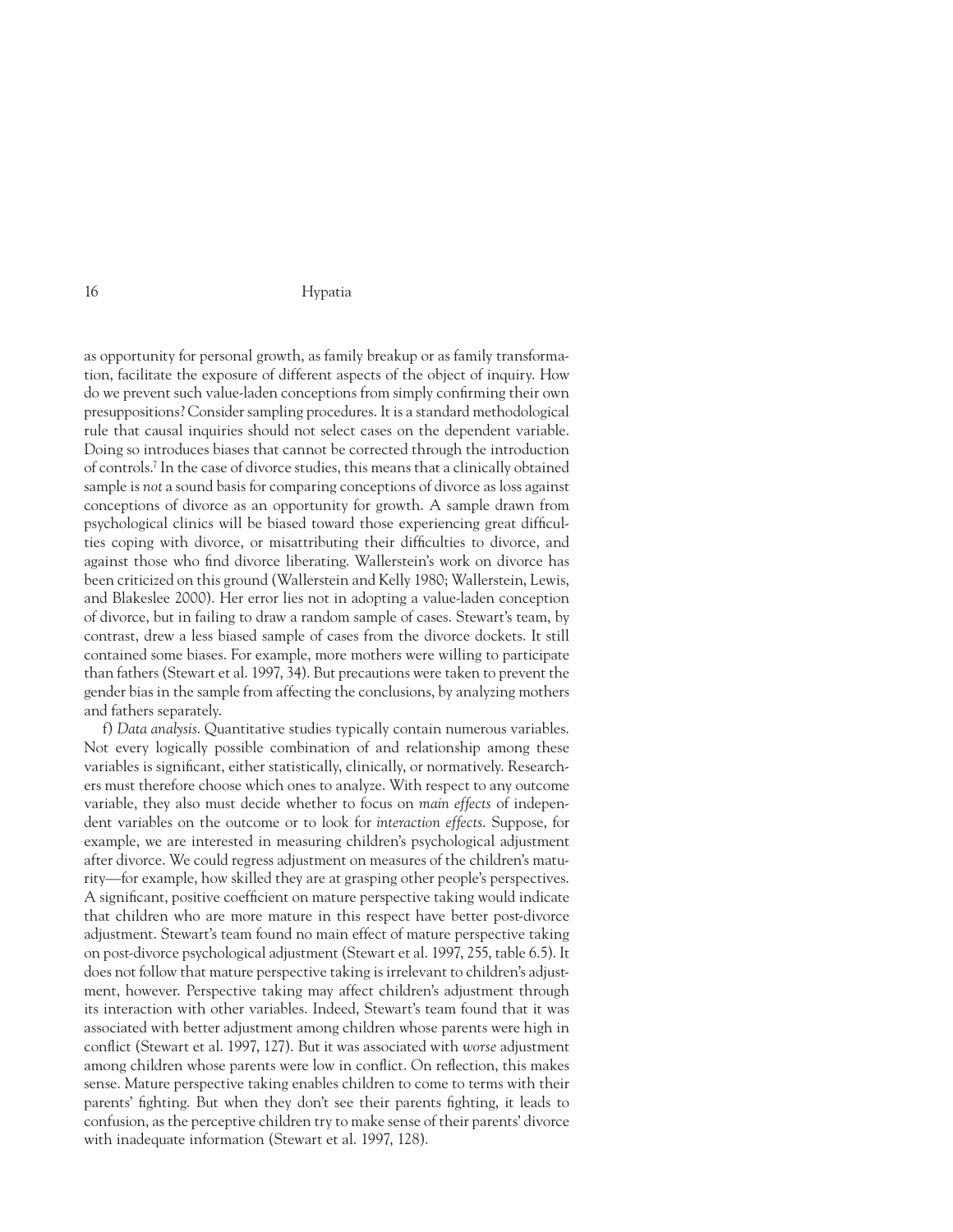# Elizabeth Anderson 17

The decision to focus on main effects, or to look for interaction effects, reflects background values. A main effects analysis accepts the average outcome as representative of the group, discounting individual variation. This makes sense if one believes that a single way of life is best for everyone. But for researchers who doubt this, attention to within-group heterogeneity is imperative (Longino 1994, 477). Ways of life should be tailored to individual differences. Knowing that perceptive children of low-conflict divorces have greater difficulties in adjustment, what should parents of such children do? Maybe they should avoid situations that stimulate perceptive children's needs to make sense of them. Concretely, this suggests that custodial mothers should obtain employment out of the home, so their perceptive children aren't constantly confronted with their mothers' own psychological issues. Indeed, contrary to the traditionalists' view that children are better off with the mother at home, Stewart's team found that perceptive children were better adjusted when their mothers went to work (Stewart et al. 1997, 130–33).

g) *Deciding when to end an analysis*. Given that scientists cannot explore every possibility contained in their data, how should they decide when to stop their analysis and publish their conclusions? The great temptation is to stop an analysis as soon as it reaches findings pleasing to the researchers, but to continue analyzing displeasing findings in the hope of explaining them away. To be sure, it is almost impossible to accept unwelcome findings at face value. Stewart's team found that some children appeared to suffer from regular visitation by their noncustodial fathers. Unhappy with this result, the team engaged in further analysis and discovered that high levels of post-divorce parental conflict interacted with regular father visitation to produce their finding. For parents still fighting after the divorce, regular visits were the occasion for regular arguments, which the children presumably anticipated with anxiety (Stewart et al. 1997, 238). This account enabled Stewart's team to offer happier recommendations to fathers in high-conflict divorces: not to stay away, but to visit on a more spontaneous basis—a pattern they observed to work better for children whose divorced parents were still fighting.

Perhaps any divorce researchers would have insisted on further analyzing the disturbing result. Stewart's team considered this point in critically reflecting on its own practice. Team members argued that if they insisted on digging deeper into unwelcome findings, they should apply the same rigorous analysis to the controversial findings that they welcomed (author's interview with Stewart, 14 March 2002). This led them to reopen their analysis of their finding, congenial to feminists, that divorced mothers were better adjusted if they worked full-time. Might this main effect mask a negative interaction between work and some other variable? Further analysis found that it did. Mothers who were working prior to the divorce did much better if they continued working after the divorce. But mothers who had previously stayed at home did worse if they went to work after the divorce (Stewart et al. 1997, 100–101).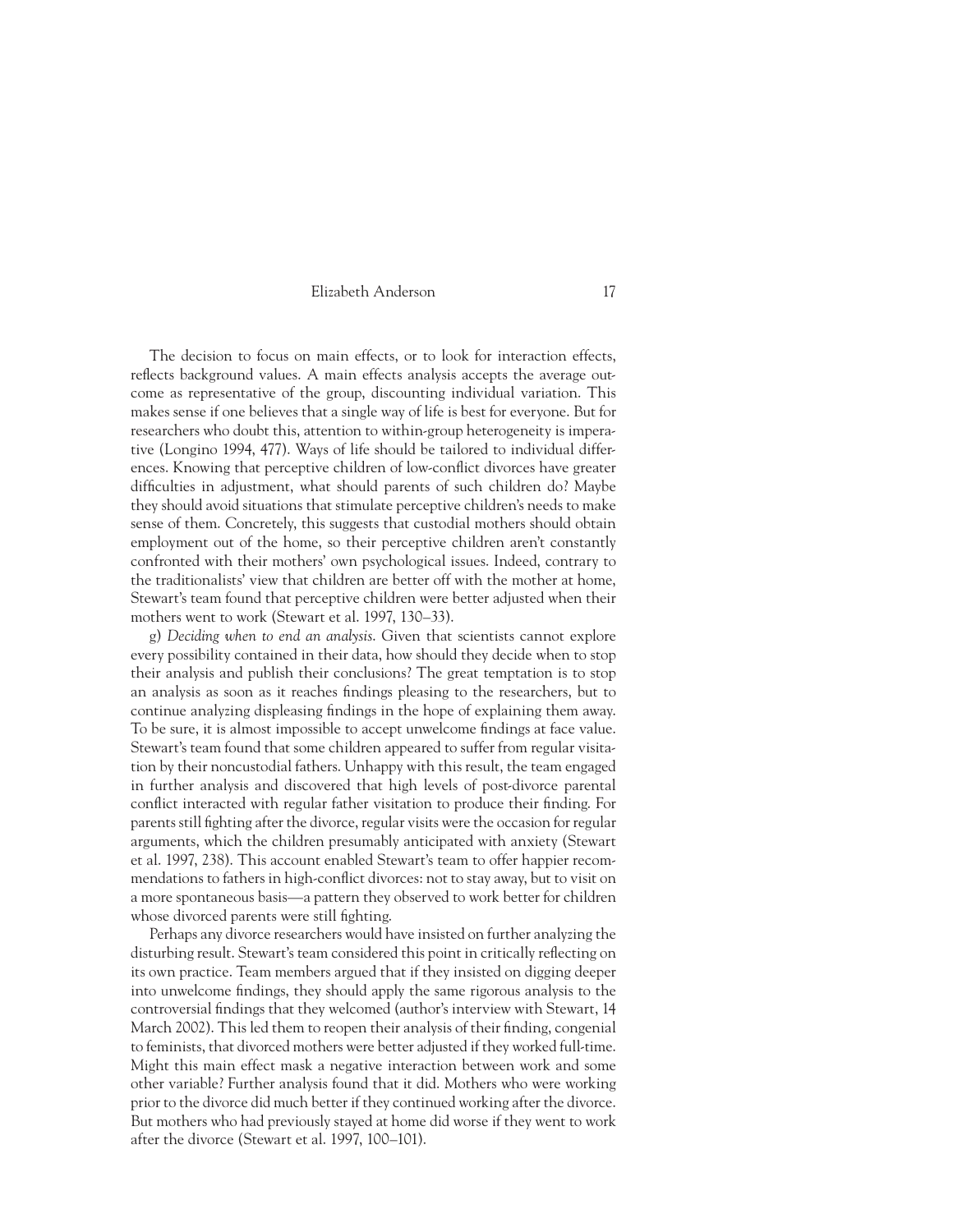g) *Drawing conclusions*. The main point of divorce research, as of much other research in the social sciences, is to answer evaluative questions on the basis of empirical evidence. Are children better off if parents who want a divorce stay together? What coping strategies make divorce go better or worse for the affected parties? The enterprise of answering these questions on the basis of evidence would make no sense if science were value-neutral in implication—that is, if ethics were science-free. It is not. We can learn from experience what modes of life are better and worse, and correct our prior value judgments in light of experience. Stewart's team was bolder than most social scientists in drawing normative conclusions in explicitly moral vocabulary. They even ventured to describe some of their subjects as "wise" in their willingness to learn from their experiences, even when the conclusions they drew bucked conventional wisdom (Stewart et al. 1997, 232). For example, some mothers rejected the traditional assumption that families do best when parents maintain firmly authoritative relations with their children. They found that after divorce, they needed to consult their children about family decisions more than they used to. As evidence of the wisdom of this, Stewart's team found that children did no worse, and custodial mothers did better with more flexible parent-child role boundaries (1997, 239). Freed "from a constraining family ideology," such families were more creative in solving their problems (1997, 219).

# V. How to Use Value Judgments to Guide Science in Legitimate and Fruitful Ways

This paper has raised several questions for value-laden research: 1) Can we distinguish legitimate from illegitimate uses of noncognitive value judgments in research? 2) Can we distinguish more from less epistemically fruitful noncognitive value judgments? 3) Is the epistemic value of a noncognitive value judgment ever due to its normative authority? 4) Can science ever reach beyond instrumental value judgments and "assessments," providing evidence that bears on noncognitive intrinsic value judgments? 5) How should we model the bidirectional influence of factual and value judgments? Let us sketch some answers to these questions, drawing on the evidence about value-laden research found in our case study.

*Legitimacy*. Value-laden research is often accused of being "biased." Whether this is illegitimate depends on what is meant by bias. Let us distinguish three kinds of bias: in relation to the object of inquiry, in relation to the hypotheses to be tested, and in relation to a question or controversy. A research design is biased in relation to the object of inquiry if it (truthfully) reveals only some of its aspects, leaving us ignorant of others. It is biased in relation to its hypotheses if it is rigged in advance (whether wittingly or not) to confirm them. It is biased in relation to a question or controversy if it is more likely to (truthfully)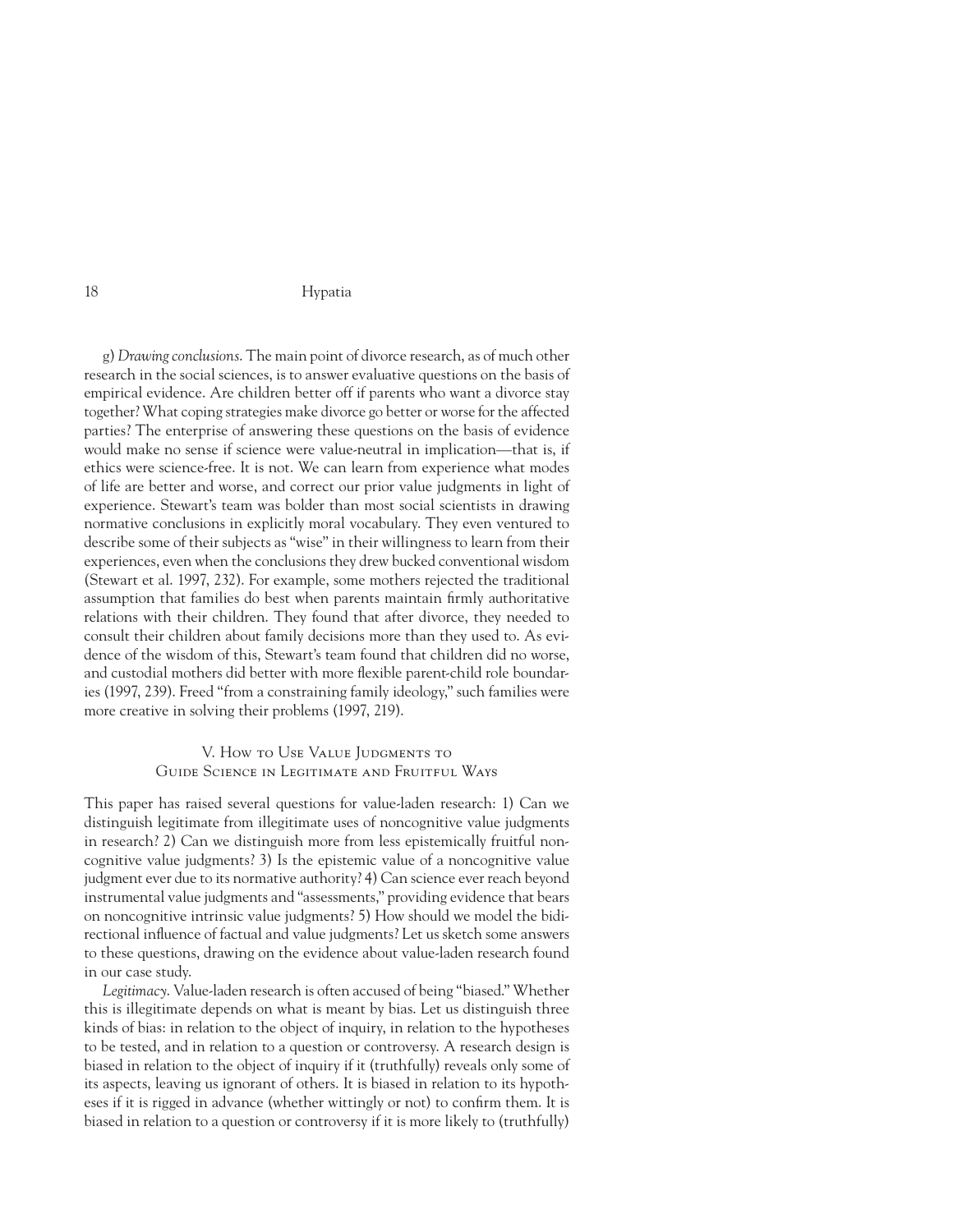uncover evidence that tends to support one side rather than the other sides of the controversy.

Bias in relation to the object of inquiry is inevitable. *All* research designs open up some lines of research into their objects, while closing off others. Scientific research programs necessarily adopt an abstract—that is, selective—conception of their objects of inquiry. For example, a conception of cancer as a genetic disease can guide research into genetic causes of cancer, but the tools it recommends (genetic tests, twin studies, family histories) won't tell us much about dietary causes of cancer. This is innocuous, as long as we do not confuse our abstract conception of the object of inquiry with the object itself.

Bias in relation to hypotheses is illegitimate. If a hypothesis is to be tested, the research design must leave open a fair possibility that evidence will disconfirm it. Failure to do this is the flaw I have labeled "dogmatism." Critics of feminist science claim it is inherent to value-laden research that it will only confirm the researchers' evaluative presuppositions. Our case study shows that this claim is false. Stewart's team discovered and reported results (on fathers' visitation, mothers' employment, and children's maturity) that they found unwelcome or surprising, as well as many null results. They left it open to determination by the evidence whether the coefficients of the variables in their regression models were significant or insignificant, positive or negative, large or small. They took precautions against sampling biases, and analyzed their data so as to circumvent known biases.

The larger lesson to be drawn from this study is that when bias in relation to hypotheses does exist, it has nothing intrinsically to do with the evaluative content of the presuppositions guiding inquiry. Wallerstein's research is biased toward confirming her conception of divorce as loss, not because this conception is described in thick evaluative terms, but because she failed to draw a fair sample of evidence. A fairly drawn sample would have left open to empirical determination whether divorce entails any losses, and how large they might be. Illegitimate biases that may exist in value-laden research can be corrected using the same sorts of methodological precautions that are available to value-neutral research. From an epistemological and methodological point of view, research guided by evaluative presuppositions functions just like research guided by any other presuppositions.

This does not mean that value-laden research cannot drive methodological innovation. Recall the temptation to stop analysis when one makes controversial findings one welcomes, but to continue analysis when one makes unwelcome findings. This demonstrates the value of symmetrical treatment of controversial results, whether they are welcome or unwelcome from the researchers' perspective. Stewart's team demonstrates that feminist researchers can live up to this standard. The dangers of asymmetrical treatment are more salient in value-laden research, making it easier for us to arrive at this rule in this context. But even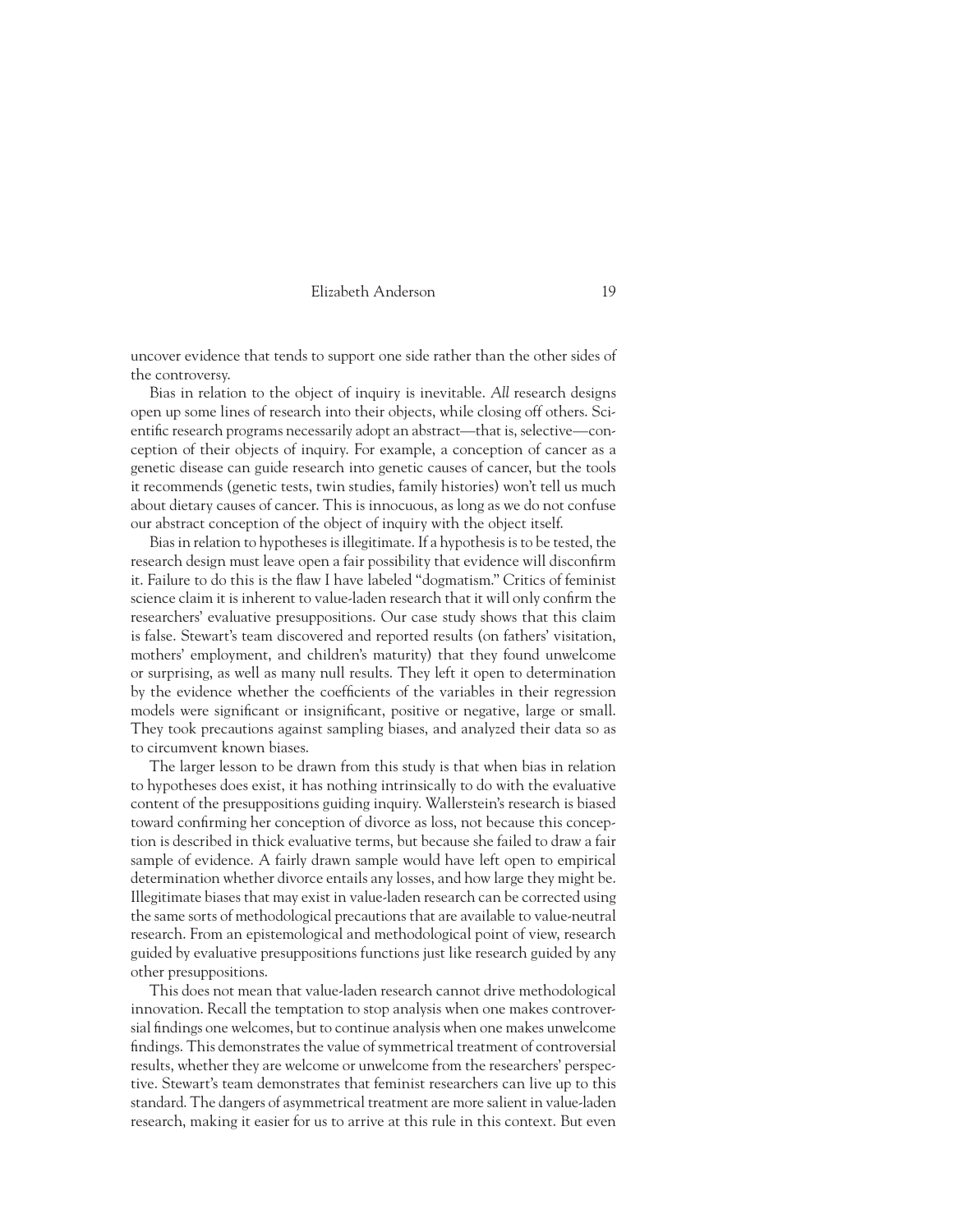scientists engaged in value-neutral research would prefer that their research programs be vindicated, since they have an interest in career success. A symmetry rule is equally applicable to them.

*Fruitfulness*. Turn now to bias in relation to questions and controversies. All inquiry begins with a question, the answer to which is sometimes sought to settle a controversy. This means that the findings of any inquiry can be evaluated along two dimensions. They can be evaluated according to whether they are true or warranted, and they can be evaluated with respect to whether they are relevant to answering a particular question or controversy. Call a true or warranted finding *significant*, relative to a controversy, if it bears on the answer to that controversy. A research design is *biased* in relation to that controversy if it is more likely to discover evidence that supports one side than the others. One research design is more *fruitful* than another, with respect to a controversy, if it is more likely to uncover evidence supporting (or undermining) all, or a wider range of sides of the controversy.

Thus, a noncognitive value judgment is more epistemically fruitful than another, relative to a controversy, if it guides a research program toward discovering a wider range of evidence that could potentially support any (or more) sides of a controversy. For example, the conception of divorce as loss, presupposing a negative evaluation of divorce, will be able to guide research toward discovering the negative but not the positive features of divorce. By comparison, the Stewart team's value-laden conception of divorce as involving both loss and opportunities for growth is more epistemically fruitful, relative to controversies about the *overall* value of divorce, in that it allows us to uncover evidence bearing on both the pros and the cons of divorce.

Our case study shows that some moral and social values have *asymmetric* epistemic value—that is, unequal fruitfulness, or powers to uncover significant phenomena. A "one size fits all" value orientation favors a main effects analysis, which *precludes* discovering that certain variables that are good for some people in the group, or "on average," are bad for others. By contrast, the Stewart team's feminist value orientation, because it accepts individuality and difference, is *open* to such discoveries, *but does not rule out the possibility of discovering otherwise*. The latter possibility would be realized if the coefficients on the interaction variables in a regression were insignificant—a common finding in the Stewart team's regressions.

Different noncognitive value judgments can be more or less fruitful, relative to specific questions, without calling into question the legitimacy of research programs guided by them. Although a conception of divorce exclusively oriented around loss is less fruitful, relative to the divorce controversies, than one open to seeing positive features, it does not follow that such a conception is useless for uncovering important evidence. It may be legitimately used, provided we keep in mind its limitations for answering particular questions.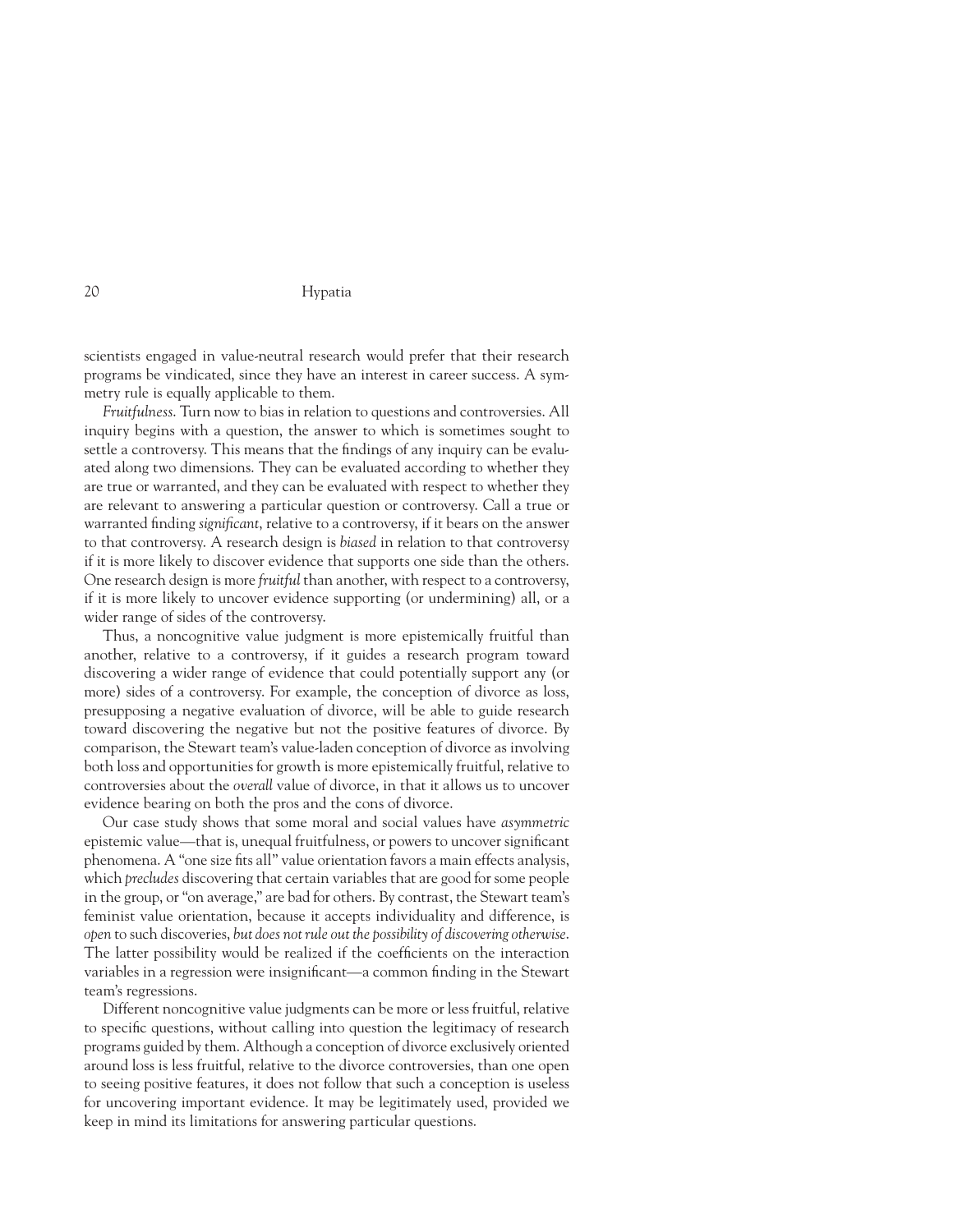# Elizabeth Anderson 21

*Normative authority*. Suppose we analytically divide a thick evaluative judgment into its factual and normative components—that is, into the empirical features of the world it picks out, and its claim to normative authority. Then we may ask whether the epistemic fruitfulness of such a judgment can be attributed to its normative authority. According to presupposition neutrality, the answer is no. Whatever epistemic value it has is solely due to its factual elements. Our case study shows that this is false. The normative validity of the Stewart team's evaluative presuppositions directly explains their epistemic value in guiding research. It is precisely because individuals have a privileged (not infallible) normative authority to make judgments about their own wellbeing that research programs that draw on individuals' self-assessments are more fruitful than research programs that don't, relative to questions about the relations of phenomena to well-being. It is precisely because subjective emotional responses and emotion-laden interpretations are normatively relevant to judgments of well-being that the Stewart team's inclusion of such measures makes their research more fruitful than research programs that focus only on objective measures. Matters could hardly be otherwise, when the questions a research program is designed to answer—such as the relations of divorce to well-being—are essentially evaluative. One simply cannot answer an evaluative question adequately without letting normatively adequate evaluative presuppositions guide one's inquiry.

*Noncognitive intrinsic value judgments*. According to implication neutrality, science can question whether something is *instrumentally* valuable for a given end by showing that it does not cause the end. It can determine, *given* an empirical criterion of value, how far something meets that criterion. But it can never supply evidence that bears on a judgment of intrinsic value.

This dogma depends on a confusion of intrinsic value—value as an end with unconditional value—the idea that something could have value in all possible worlds (regardless of any contingent states of our world).8 When people accept something as a final end, that does not commit them to thinking that its status as an end would remain fixed regardless of their experiences. Once we grant the bearing of emotion-laden interpretations of experience on value judgments, it is hard to imagine any empirically defined ends having such a status.

Consider, in light of this, the traditional family values position that parents should maintain firmly authoritative relations to their children. This practical judgment does not simply reflect a judgment that firm role boundaries are instrumentally valuable for promoting well-being. It reflects an ideal of family order, based on a conception of proper parent-child relations assumed to have intrinsic value. So its claim to value cannot be undermined *simply* by a demonstration that life in such relations fails to cause this or that good—for example, the Stewart team's finding that it does not promote the well-being of divorced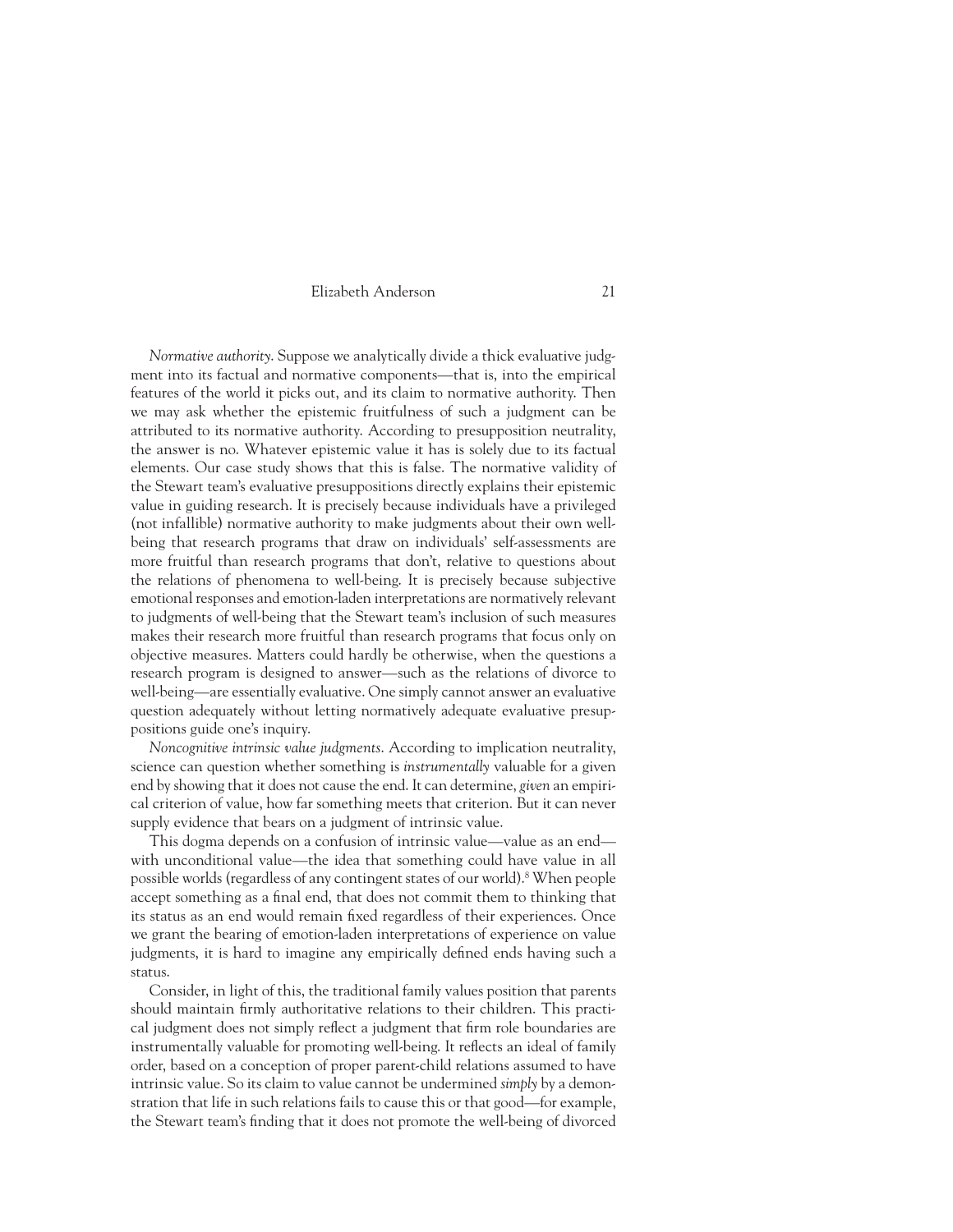mothers. Such a demonstration would show that attempts to realize this traditional family value come at some cost, but not that authoritative parent-child relations do not have some value as final ends.

Stewart's team did not stop their analysis with an external causal claim, however. It explored mothers' interpretations of their relations to their children. One of their "wise" subjects, reflecting on her own experiments in redefining parent-child role boundaries, explained why her former firmly authoritative stance *no longer made sense* after divorce. Family life requires an "interaction partner" with which to "meet the adventure [of life] together." No longer having a husband to fill that role, she found that it made more sense to draw her children more into it, while taking care "that you don't use your children in an adult capacity" (Stewart et al. 1997, 239). To find that a certain mode of life no longer makes sense in one's own experience, that it no longer presents a lived experience of family orderliness, is to grasp *evidence* that something once valued as a final end is not intrinsically valuable in the current context. So, Stewart's team did uncover evidence against the intrinsic value of a certain way of life for certain people.

*Models*. Let us conclude with some reflections on how to model the relations of factual to value judgments in science and ethics. We have seen that the argument for the value-neutrality of science depends on the assumption that values are science-free. This, in turn, depends on a model of the structure of beliefs as occupying sharply demarcated spheres, with factual judgments on one side, value judgments (and perhaps a set of dogmatically held factual judgments, as of supernatural phenomena) on the other, each isolated from logical or evidentiary connections with the other. This model identifies the epistemically problematic feature of value judgments with their supposed *dogmatism*, their stubbornness in the face of any conceivable evidence. But what is the status of that very supposition? Is it supposed to be a fact, or a value? It cannot be a fact, because we are confronted with daily evidence that people do take their experiences as evidence for and against value judgments. It must, then, be a value: thou shalt hold one's value judgments dogmatically. But this is absurd.

We often ask evaluative questions, such as, does divorce help or hurt people? What should parents do to help their children cope with divorce? The best way to answer such questions is not to defer to dogmatically held value judgments. It is to look at people's experiences with divorce and try to sort out the factors that make things go better or worse for them. This requires empirical inquiry. Done properly, this opens us up to the possibility of finding out that our value judgments were mistaken. The fact that we can do this shows that factual and value judgments do not occupy separate spheres. They are integrated in the same web of belief. Evaluative inquiry is empirical inquiry devoted to answering evaluative questions.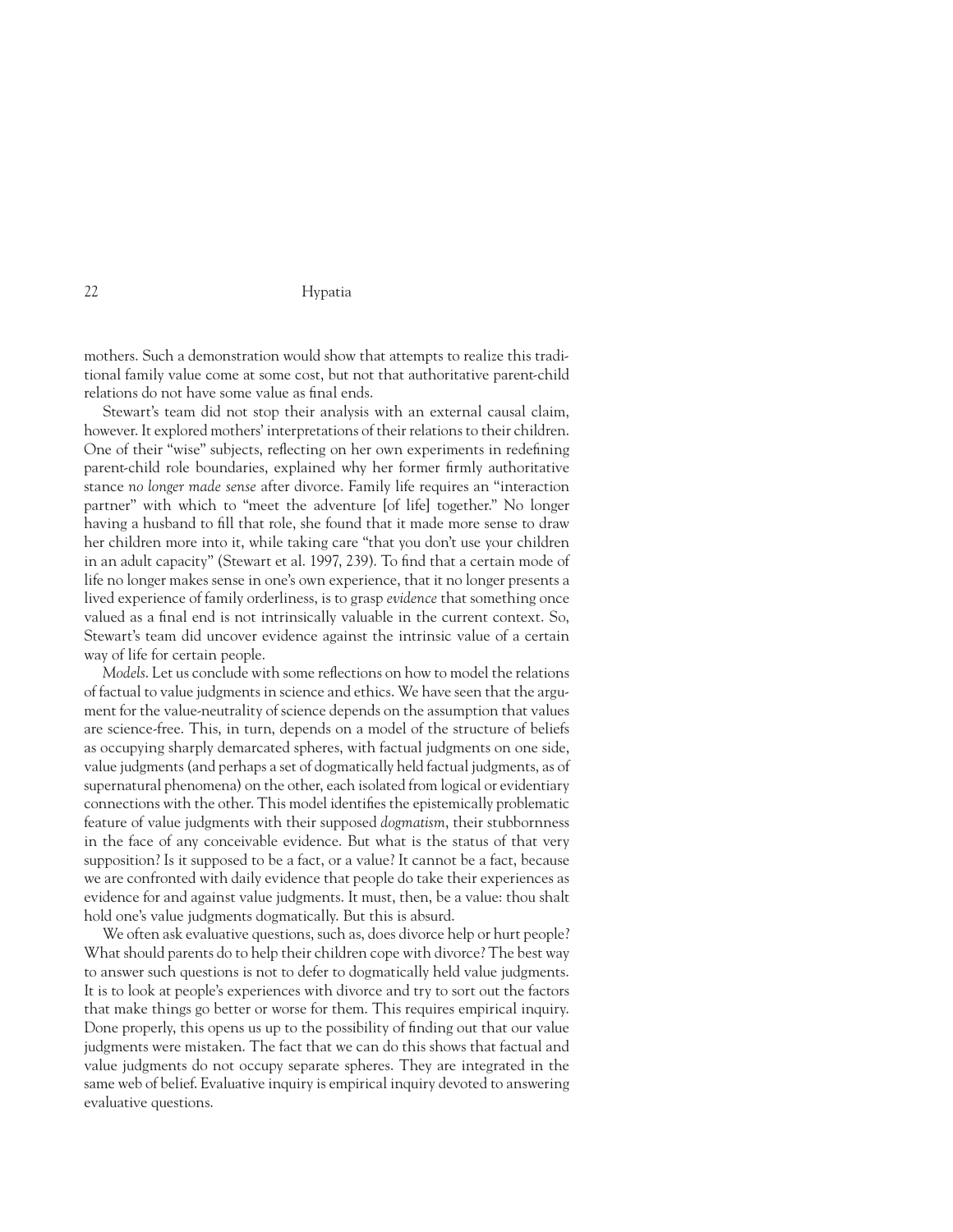## Elizabeth Anderson 23

Thus, ethical inquiry and scientific inquiry are of a piece. This does not mean that factual and value judgments play the same roles in inquiry. Value judgments guide inquiry toward the concepts, tools, and procedures it needs to answer our value-laden questions. But facts—evidence—tell us which answers are more likely to be true. These two roles must be kept distinct, so that inquiry does not end up being rigged simply to reinforce our evaluative preconceptions. So long as they are distinct, the active direction of scientific inquiry by value judgments is not only legitimate, but indispensable.

#### **NOTES**

I thank Abigail Stewart and the referees of *Hypatia* for helpful thoughts on this paper.

1. A notable exception is Richmond Campbell (1998).

 2. An anonymous referee of this paper has questioned my distinction between impartiality and presupposition neutrality. If a noncognitive value judgment is presupposed by a theory, then must it not be part of the basis for accepting a theory? To be sure, those who already accept the value judgment may find the theory more acceptable for presupposing it. But the key question is whether we can identify grounds for *anyone* to accept the theory, whatever their noncognitive values. Such grounds would be impartial grounds. The thesis of impartiality is that such grounds exist, and consist in the theory's manifestation of *cognitive* values (empirical adequacy, scope, consistency, and so forth). Impartiality and presupposition neutrality are distinguishable, so long as we can identify cognitive values independently of noncognitive values.

 3. John Deigh (1994) disputes this, on the ground that we share some emotions, such as fear, with animals who lack propositional attitudes. However, he acknowledges that some emotions have cognitive content, when they are modified by reflection. I therefore confine my claims about the evidentiary value of emotional experiences to those with cognitive content.

 4. To be sure, emotions are not as responsive as beliefs to the way the world is. They are more akin to perceptions than beliefs. Like perceptual illusions, emotions can sometimes persist even when we know they are misleading.

 5. For an allied argument that this would be crazy, in that it would threaten the unity of the self, see Elijah Millgram (1997).

 6. This has similar implications as Peter Geach's (1965) argument that from a logical point of view, value judgments function like any factual claim. My argument does not presuppose any particular metaethical view about the meaning of value judgments. Any acceptable metaethical account of value judgments must take their epistemological functioning as a constraint, just as it takes their logical functioning as a constraint.

 7. Douglas Dion (1998) offers a sophisticated discussion of this point, noting qualifications that should be made for small n case studies.

 8. Christine Korsgaard (1983) discusses this distinction at length, although she reserves the term "intrinsic value" for unconditional values.